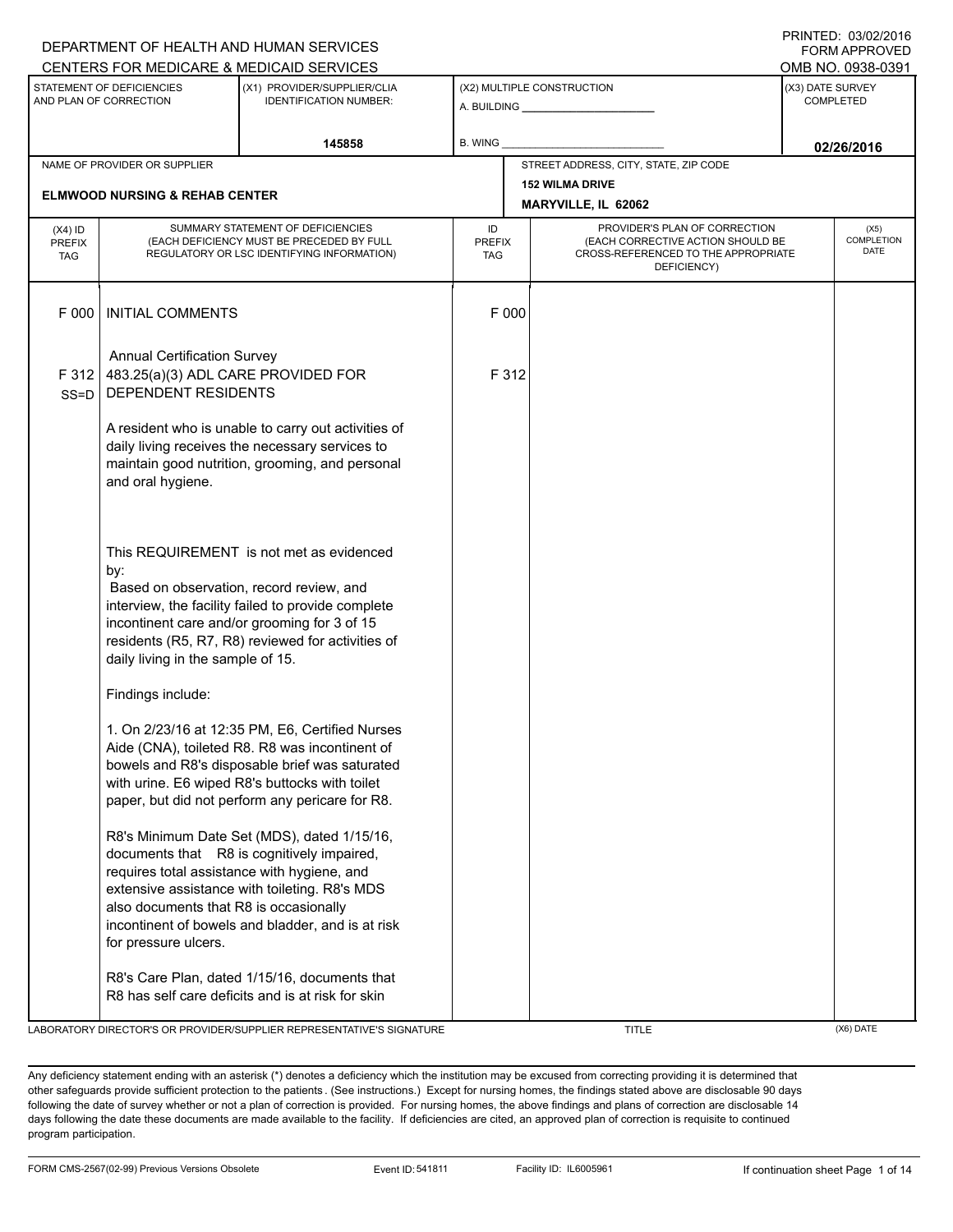|                                          |                                                                                                                                                                                                                                  | DEPARTMENT OF HEALTH AND HUMAN SERVICES                                                                                                                                                                                                                                                                                                                                                                                                                                                                                                                                                                                                                                                                                                                                                                                                                                                                                                                                                                                                                                                                   |                            |       |                                                                                                                          |                  | I INITILLY. VYVYZIZVIV<br><b>FORM APPROVED</b> |
|------------------------------------------|----------------------------------------------------------------------------------------------------------------------------------------------------------------------------------------------------------------------------------|-----------------------------------------------------------------------------------------------------------------------------------------------------------------------------------------------------------------------------------------------------------------------------------------------------------------------------------------------------------------------------------------------------------------------------------------------------------------------------------------------------------------------------------------------------------------------------------------------------------------------------------------------------------------------------------------------------------------------------------------------------------------------------------------------------------------------------------------------------------------------------------------------------------------------------------------------------------------------------------------------------------------------------------------------------------------------------------------------------------|----------------------------|-------|--------------------------------------------------------------------------------------------------------------------------|------------------|------------------------------------------------|
|                                          |                                                                                                                                                                                                                                  | CENTERS FOR MEDICARE & MEDICAID SERVICES                                                                                                                                                                                                                                                                                                                                                                                                                                                                                                                                                                                                                                                                                                                                                                                                                                                                                                                                                                                                                                                                  |                            |       |                                                                                                                          |                  | OMB NO. 0938-0391                              |
|                                          | STATEMENT OF DEFICIENCIES<br>AND PLAN OF CORRECTION                                                                                                                                                                              | (X1) PROVIDER/SUPPLIER/CLIA<br><b>IDENTIFICATION NUMBER:</b>                                                                                                                                                                                                                                                                                                                                                                                                                                                                                                                                                                                                                                                                                                                                                                                                                                                                                                                                                                                                                                              |                            |       | (X2) MULTIPLE CONSTRUCTION                                                                                               | (X3) DATE SURVEY | <b>COMPLETED</b>                               |
|                                          |                                                                                                                                                                                                                                  | 145858                                                                                                                                                                                                                                                                                                                                                                                                                                                                                                                                                                                                                                                                                                                                                                                                                                                                                                                                                                                                                                                                                                    | B. WING                    |       |                                                                                                                          |                  | 02/26/2016                                     |
|                                          | NAME OF PROVIDER OR SUPPLIER                                                                                                                                                                                                     |                                                                                                                                                                                                                                                                                                                                                                                                                                                                                                                                                                                                                                                                                                                                                                                                                                                                                                                                                                                                                                                                                                           |                            |       | STREET ADDRESS, CITY, STATE, ZIP CODE                                                                                    |                  |                                                |
|                                          | <b>ELMWOOD NURSING &amp; REHAB CENTER</b>                                                                                                                                                                                        |                                                                                                                                                                                                                                                                                                                                                                                                                                                                                                                                                                                                                                                                                                                                                                                                                                                                                                                                                                                                                                                                                                           |                            |       | <b>152 WILMA DRIVE</b>                                                                                                   |                  |                                                |
|                                          |                                                                                                                                                                                                                                  |                                                                                                                                                                                                                                                                                                                                                                                                                                                                                                                                                                                                                                                                                                                                                                                                                                                                                                                                                                                                                                                                                                           |                            |       | MARYVILLE, IL 62062                                                                                                      |                  |                                                |
| $(X4)$ ID<br><b>PREFIX</b><br><b>TAG</b> |                                                                                                                                                                                                                                  | SUMMARY STATEMENT OF DEFICIENCIES<br>(EACH DEFICIENCY MUST BE PRECEDED BY FULL<br>REGULATORY OR LSC IDENTIFYING INFORMATION)                                                                                                                                                                                                                                                                                                                                                                                                                                                                                                                                                                                                                                                                                                                                                                                                                                                                                                                                                                              | ID<br><b>PREFIX</b><br>TAG |       | PROVIDER'S PLAN OF CORRECTION<br>(EACH CORRECTIVE ACTION SHOULD BE<br>CROSS-REFERENCED TO THE APPROPRIATE<br>DEFICIENCY) |                  | (X5)<br><b>COMPLETION</b><br>DATE              |
| F312                                     | Continued From page 1<br>"Keep skin clean and dry. Requires<br>staff member."<br>scrotum. Wash and rinse the anal area."<br>stated, "Incontinent residents should have<br>pericare."<br>ears.<br>daily care."<br>ears.<br>care." | breakdown. R8's Care Plan documents, in part,<br>supervision/cues, and total assistance of one<br>The Facility's undated Perineal Genital Care<br>policy documents, in part, "wash and rinse the<br>On 2/26/16 at 9:00 AM, E2, Director of Nursing,<br>2. On 2/23/16 at 11:30 AM, R5 had numerous 1/2<br>inch long visible strands of hair in and on both<br>R5's MDS, dated 12/11/15, documents that R5 is<br>cognitively impaired and requires total assistance<br>of one staff member with personal hygiene.<br>R5's Care Plan, dated 12/15/15, documents, in<br>part, that R5, "is self care deficit with all daily<br>care. Requires total assistance of one/two for all<br>3. On 2/23/16 at 11:30 AM, R7 had numerous<br>1/2 inch long visible strands of hair in and on both<br>R7's MDS, dated 2/16/16, documents that R7 is<br>cognitively impaired and requires total assistance<br>of one staff member with personal hygiene.<br>R7's Care Plan, dated 2/9/16, documents, in part,<br>that R7,"is self care deficit with all daily care.<br>Requires total assistance of one/two for all daily |                            | F 312 |                                                                                                                          |                  |                                                |
|                                          |                                                                                                                                                                                                                                  |                                                                                                                                                                                                                                                                                                                                                                                                                                                                                                                                                                                                                                                                                                                                                                                                                                                                                                                                                                                                                                                                                                           |                            |       |                                                                                                                          |                  |                                                |

FORM CMS-2567(02-99) Previous Versions Obsolete Event ID: 541811 Event ID: 541811 Facility ID: IL6005961 If continuation sheet Page 2 of 14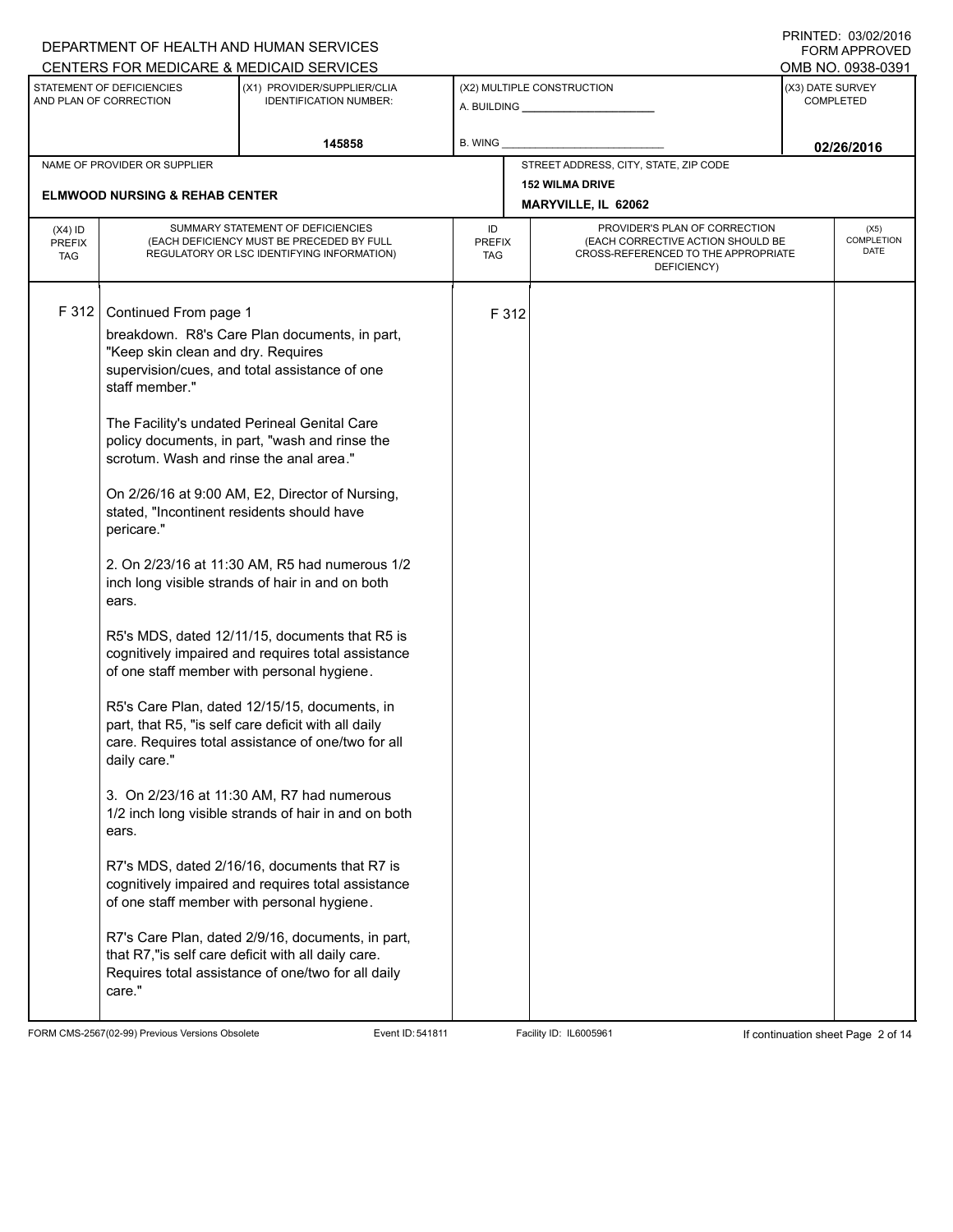|                                          |                                                                                                                               | DEPARTMENT OF HEALTH AND HUMAN SERVICES                                                                                                                                                                                                                                                                                                                                                                        |                            |                |                                                                                                                          |                  | 11111111117.0000272010<br><b>FORM APPROVED</b> |
|------------------------------------------|-------------------------------------------------------------------------------------------------------------------------------|----------------------------------------------------------------------------------------------------------------------------------------------------------------------------------------------------------------------------------------------------------------------------------------------------------------------------------------------------------------------------------------------------------------|----------------------------|----------------|--------------------------------------------------------------------------------------------------------------------------|------------------|------------------------------------------------|
|                                          |                                                                                                                               | CENTERS FOR MEDICARE & MEDICAID SERVICES                                                                                                                                                                                                                                                                                                                                                                       |                            |                |                                                                                                                          |                  | OMB NO. 0938-0391                              |
|                                          | STATEMENT OF DEFICIENCIES<br>AND PLAN OF CORRECTION                                                                           | (X1) PROVIDER/SUPPLIER/CLIA<br><b>IDENTIFICATION NUMBER:</b>                                                                                                                                                                                                                                                                                                                                                   |                            |                | (X2) MULTIPLE CONSTRUCTION                                                                                               | (X3) DATE SURVEY | <b>COMPLETED</b>                               |
|                                          |                                                                                                                               | 145858                                                                                                                                                                                                                                                                                                                                                                                                         | <b>B. WING</b>             |                |                                                                                                                          |                  | 02/26/2016                                     |
|                                          | NAME OF PROVIDER OR SUPPLIER                                                                                                  |                                                                                                                                                                                                                                                                                                                                                                                                                |                            |                | STREET ADDRESS, CITY, STATE, ZIP CODE                                                                                    |                  |                                                |
|                                          | <b>ELMWOOD NURSING &amp; REHAB CENTER</b>                                                                                     |                                                                                                                                                                                                                                                                                                                                                                                                                |                            |                | <b>152 WILMA DRIVE</b><br>MARYVILLE, IL 62062                                                                            |                  |                                                |
| $(X4)$ ID<br><b>PREFIX</b><br><b>TAG</b> |                                                                                                                               | SUMMARY STATEMENT OF DEFICIENCIES<br>(EACH DEFICIENCY MUST BE PRECEDED BY FULL<br>REGULATORY OR LSC IDENTIFYING INFORMATION)                                                                                                                                                                                                                                                                                   | ID<br><b>PREFIX</b><br>TAG |                | PROVIDER'S PLAN OF CORRECTION<br>(EACH CORRECTIVE ACTION SHOULD BE<br>CROSS-REFERENCED TO THE APPROPRIATE<br>DEFICIENCY) |                  | (X5)<br><b>COMPLETION</b><br>DATE              |
| F 312<br>F 314<br>$SS = D$               | Continued From page 2<br>On 2/26/16 at 9:00 AM, E2 stated, "The<br>483.25(c) TREATMENT/SVCS TO<br>PREVENT/HEAL PRESSURE SORES | beautician usually does the ear trimming when<br>the residents get their hair cut every 4-6 weeks."                                                                                                                                                                                                                                                                                                            |                            | F 312<br>F 314 |                                                                                                                          |                  |                                                |
|                                          | prevent new sores from developing.                                                                                            | Based on the comprehensive assessment of a<br>resident, the facility must ensure that a resident<br>who enters the facility without pressure sores<br>does not develop pressure sores unless the<br>individual's clinical condition demonstrates that<br>they were unavoidable; and a resident having<br>pressure sores receives necessary treatment and<br>services to promote healing, prevent infection and |                            |                |                                                                                                                          |                  |                                                |
|                                          | by:<br>Based on observation, record review, and<br>sample of 15.                                                              | This REQUIREMENT is not met as evidenced<br>interview the facility failed to provide appropriate<br>positioning and timely turning and repositioning<br>for pressure ulcer prevention for 1 of 4 residents<br>(R10) reviewed for pressure ulcer risk in the                                                                                                                                                    |                            |                |                                                                                                                          |                  |                                                |
|                                          | Findings include:<br>lying on R10's left side with coccyx area in<br>observation intervals.                                   | 1. On 2/24/16 from 8:55 AM-11:15 AM, R10 was<br>contact with the mattress, without the benefit of<br>turning repositioning, based on 15 minute or less<br>On 2/24/16 11:35 AM, R10 was reclined in a<br>geriatric chair in the dining room. R10 had slid<br>down in to the geriatric chair until R10's shoulder                                                                                                |                            |                |                                                                                                                          |                  |                                                |

FORM CMS-2567(02-99) Previous Versions Obsolete Event ID: 541811 Event ID: 541811 Facility ID: IL6005961 If continuation sheet Page 3 of 14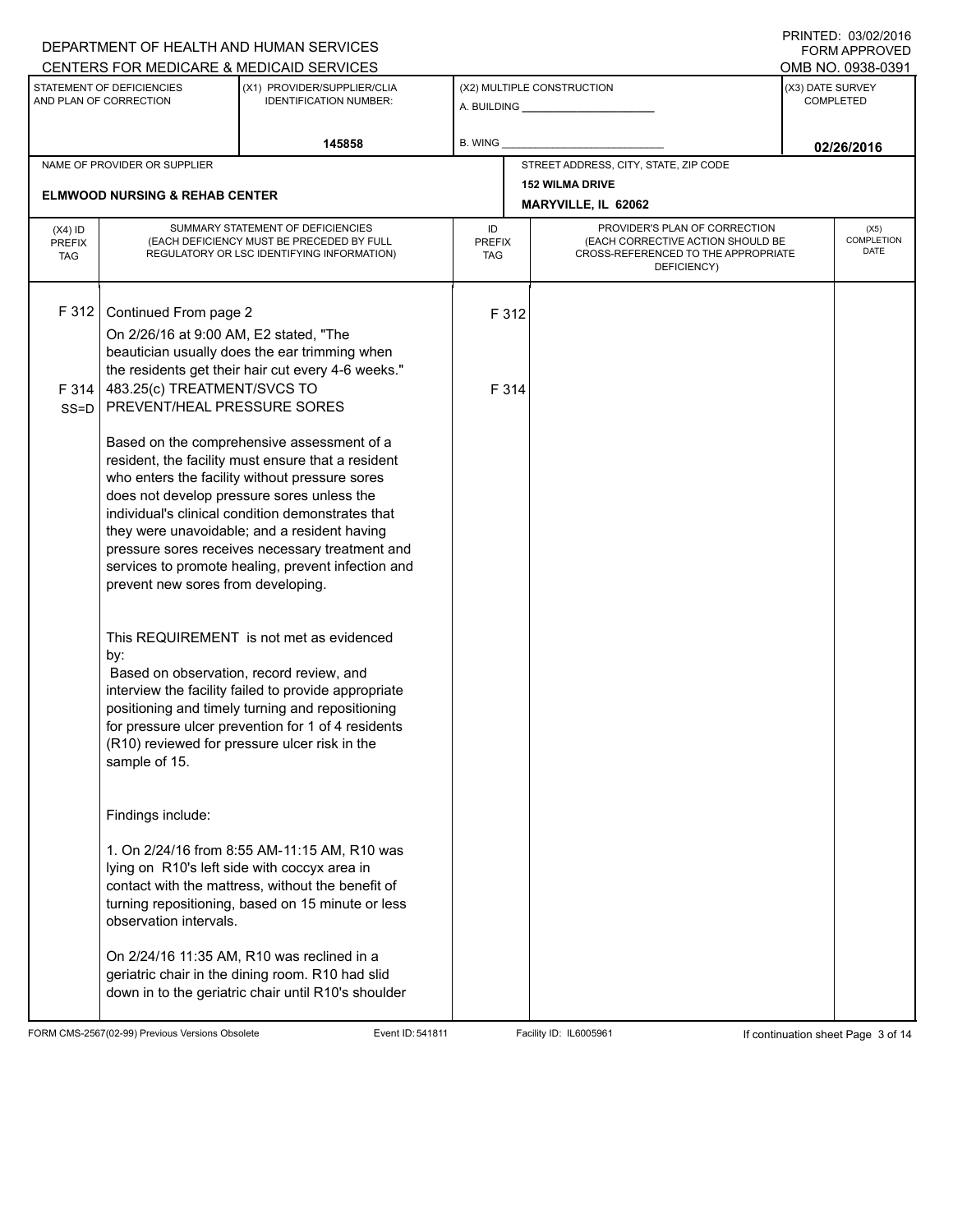|                                          |                                                                                                                                       | DEPARTMENT OF HEALTH AND HUMAN SERVICES                                                                                                                                                                                                                                                                                                                                                                                                                                                                                                                                                                                                                                                                                                                                                                                                                                                                                                                                                               |                            |                     |                                                                                                                          |                                      | <b>FORM APPROVED</b>              |  |  |  |
|------------------------------------------|---------------------------------------------------------------------------------------------------------------------------------------|-------------------------------------------------------------------------------------------------------------------------------------------------------------------------------------------------------------------------------------------------------------------------------------------------------------------------------------------------------------------------------------------------------------------------------------------------------------------------------------------------------------------------------------------------------------------------------------------------------------------------------------------------------------------------------------------------------------------------------------------------------------------------------------------------------------------------------------------------------------------------------------------------------------------------------------------------------------------------------------------------------|----------------------------|---------------------|--------------------------------------------------------------------------------------------------------------------------|--------------------------------------|-----------------------------------|--|--|--|
|                                          |                                                                                                                                       | CENTERS FOR MEDICARE & MEDICAID SERVICES                                                                                                                                                                                                                                                                                                                                                                                                                                                                                                                                                                                                                                                                                                                                                                                                                                                                                                                                                              |                            |                     |                                                                                                                          |                                      | OMB NO. 0938-0391                 |  |  |  |
|                                          | STATEMENT OF DEFICIENCIES<br>AND PLAN OF CORRECTION                                                                                   | (X1) PROVIDER/SUPPLIER/CLIA<br><b>IDENTIFICATION NUMBER:</b>                                                                                                                                                                                                                                                                                                                                                                                                                                                                                                                                                                                                                                                                                                                                                                                                                                                                                                                                          |                            |                     | (X2) MULTIPLE CONSTRUCTION<br>A. BUILDING <b>A. BUILDING</b>                                                             | (X3) DATE SURVEY<br><b>COMPLETED</b> |                                   |  |  |  |
|                                          |                                                                                                                                       | 145858                                                                                                                                                                                                                                                                                                                                                                                                                                                                                                                                                                                                                                                                                                                                                                                                                                                                                                                                                                                                | <b>B. WING</b>             |                     |                                                                                                                          |                                      | 02/26/2016                        |  |  |  |
|                                          | NAME OF PROVIDER OR SUPPLIER                                                                                                          |                                                                                                                                                                                                                                                                                                                                                                                                                                                                                                                                                                                                                                                                                                                                                                                                                                                                                                                                                                                                       |                            |                     | STREET ADDRESS, CITY, STATE, ZIP CODE                                                                                    |                                      |                                   |  |  |  |
|                                          | <b>ELMWOOD NURSING &amp; REHAB CENTER</b>                                                                                             |                                                                                                                                                                                                                                                                                                                                                                                                                                                                                                                                                                                                                                                                                                                                                                                                                                                                                                                                                                                                       |                            |                     | <b>152 WILMA DRIVE</b>                                                                                                   |                                      |                                   |  |  |  |
|                                          |                                                                                                                                       |                                                                                                                                                                                                                                                                                                                                                                                                                                                                                                                                                                                                                                                                                                                                                                                                                                                                                                                                                                                                       |                            | MARYVILLE, IL 62062 |                                                                                                                          |                                      |                                   |  |  |  |
| $(X4)$ ID<br><b>PREFIX</b><br><b>TAG</b> |                                                                                                                                       | SUMMARY STATEMENT OF DEFICIENCIES<br>(EACH DEFICIENCY MUST BE PRECEDED BY FULL<br>REGULATORY OR LSC IDENTIFYING INFORMATION)                                                                                                                                                                                                                                                                                                                                                                                                                                                                                                                                                                                                                                                                                                                                                                                                                                                                          | ID<br><b>PREFIX</b><br>TAG |                     | PROVIDER'S PLAN OF CORRECTION<br>(EACH CORRECTIVE ACTION SHOULD BE<br>CROSS-REFERENCED TO THE APPROPRIATE<br>DEFICIENCY) |                                      | (X5)<br><b>COMPLETION</b><br>DATE |  |  |  |
| F 314                                    | Continued From page 3<br>friction and pressure.<br>MDS documents that R10 requires total<br>ulcers.<br>skin breakdown.<br>breakdown." | blades and head were the only parts of R10's<br>upper body touching the back of the chair. R10's<br>buttocks was at the edge of the geriatric chair<br>with her upper calves resting on the chairs' leg<br>rest. E5, Certified Nurses Aide (CNA), fed R10 in<br>this position from 11:50 AM-12:15 PM without the<br>benefit of proper positioning to alleviate skin<br>R10's Minimum Date Set (MDS), dated 1/1/16,<br>documents that R10 is cognitively impaired. R10's<br>assistance for all Activities of Daily Living (ADLs)<br>including repositioned and bed mobility. R10's<br>MDS documented that R10 is at risk for pressure<br>R10's Care Plan, dated 1/1/16, documents that<br>R10 is total assist with all care and is at risk for<br>The facility's undated Turning and Repositioning<br>policy documents, in part, "Residents will be<br>turned every 2 hours and as needed. Residents<br>are turned and repositioned to prevent skin<br>On 2/26/16 at 9:00 AM, E2, Director of Nursing, |                            | F 314               |                                                                                                                          |                                      |                                   |  |  |  |
| F323<br>$SS=D$                           | hours and as needed."<br>483.25(h) FREE OF ACCIDENT<br>HAZARDS/SUPERVISION/DEVICES<br>The facility must ensure that the resident      | stated, "residents need to be turned every 2<br>environment remains as free of accident hazards                                                                                                                                                                                                                                                                                                                                                                                                                                                                                                                                                                                                                                                                                                                                                                                                                                                                                                       |                            | F 323               |                                                                                                                          |                                      |                                   |  |  |  |
|                                          | as is possible; and each resident receives<br>prevent accidents.                                                                      | adequate supervision and assistance devices to                                                                                                                                                                                                                                                                                                                                                                                                                                                                                                                                                                                                                                                                                                                                                                                                                                                                                                                                                        |                            |                     |                                                                                                                          |                                      |                                   |  |  |  |

FORM CMS-2567(02-99) Previous Versions Obsolete Event ID: 541811 Event ID: 541811 Facility ID: IL6005961 If continuation sheet Page 4 of 14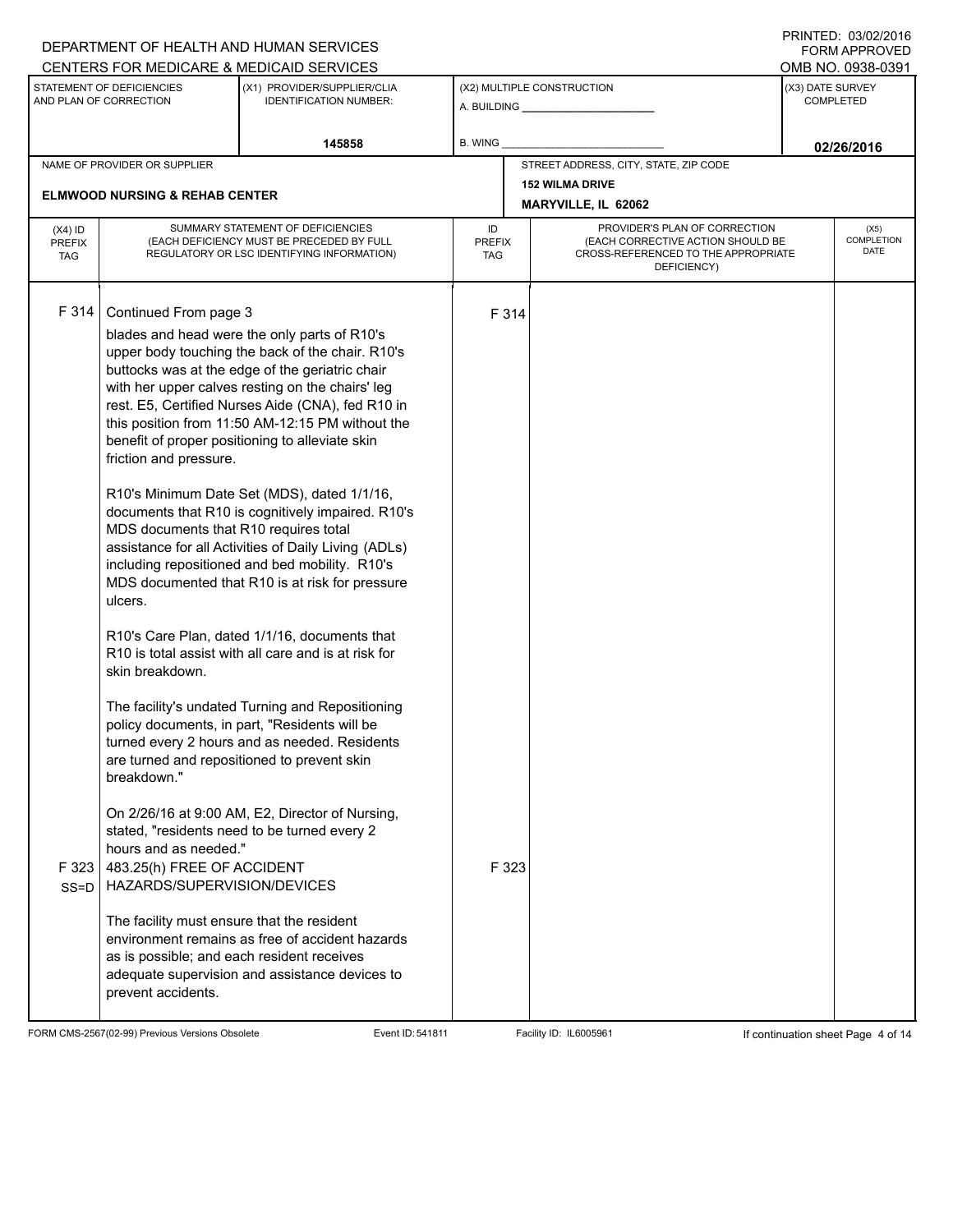|               |                                                                                                                                                                                      | DEPARTMENT OF HEALTH AND HUMAN SERVICES                                                                                                                                                                                                                                                                                                                                                                                                                                                                   |                      |                                                                          |                  | I INITILLY. 00/04/2010<br><b>FORM APPROVED</b> |
|---------------|--------------------------------------------------------------------------------------------------------------------------------------------------------------------------------------|-----------------------------------------------------------------------------------------------------------------------------------------------------------------------------------------------------------------------------------------------------------------------------------------------------------------------------------------------------------------------------------------------------------------------------------------------------------------------------------------------------------|----------------------|--------------------------------------------------------------------------|------------------|------------------------------------------------|
|               |                                                                                                                                                                                      | CENTERS FOR MEDICARE & MEDICAID SERVICES                                                                                                                                                                                                                                                                                                                                                                                                                                                                  |                      |                                                                          |                  | OMB NO. 0938-0391                              |
|               | STATEMENT OF DEFICIENCIES<br>AND PLAN OF CORRECTION                                                                                                                                  | (X1) PROVIDER/SUPPLIER/CLIA<br><b>IDENTIFICATION NUMBER:</b>                                                                                                                                                                                                                                                                                                                                                                                                                                              |                      | (X2) MULTIPLE CONSTRUCTION                                               | (X3) DATE SURVEY | <b>COMPLETED</b>                               |
|               |                                                                                                                                                                                      | 145858                                                                                                                                                                                                                                                                                                                                                                                                                                                                                                    | B. WING              |                                                                          |                  | 02/26/2016                                     |
|               | NAME OF PROVIDER OR SUPPLIER                                                                                                                                                         |                                                                                                                                                                                                                                                                                                                                                                                                                                                                                                           |                      | STREET ADDRESS, CITY, STATE, ZIP CODE                                    |                  |                                                |
|               | <b>ELMWOOD NURSING &amp; REHAB CENTER</b>                                                                                                                                            |                                                                                                                                                                                                                                                                                                                                                                                                                                                                                                           |                      | <b>152 WILMA DRIVE</b>                                                   |                  |                                                |
|               |                                                                                                                                                                                      |                                                                                                                                                                                                                                                                                                                                                                                                                                                                                                           |                      | MARYVILLE, IL 62062                                                      |                  |                                                |
| $(X4)$ ID     |                                                                                                                                                                                      | SUMMARY STATEMENT OF DEFICIENCIES                                                                                                                                                                                                                                                                                                                                                                                                                                                                         | ID                   | PROVIDER'S PLAN OF CORRECTION                                            |                  | (X5)                                           |
| <b>PREFIX</b> |                                                                                                                                                                                      | (EACH DEFICIENCY MUST BE PRECEDED BY FULL<br>REGULATORY OR LSC IDENTIFYING INFORMATION)                                                                                                                                                                                                                                                                                                                                                                                                                   | <b>PREFIX</b><br>TAG | (EACH CORRECTIVE ACTION SHOULD BE<br>CROSS-REFERENCED TO THE APPROPRIATE |                  | <b>COMPLETION</b><br>DATE                      |
| <b>TAG</b>    |                                                                                                                                                                                      |                                                                                                                                                                                                                                                                                                                                                                                                                                                                                                           |                      | DEFICIENCY)                                                              |                  |                                                |
| F 323         | Continued From page 4                                                                                                                                                                |                                                                                                                                                                                                                                                                                                                                                                                                                                                                                                           | F 323                |                                                                          |                  |                                                |
|               | by:<br>interview, the facility failed to ensure safe<br>for transfers in the sample of 15.<br>Findings include:<br>belt.<br>requires total assistance with hygiene and               | This REQUIREMENT is not met as evidenced<br>Based on observation, record review, and<br>transfers for 2 of 2 residents (R8, R11) reviewed<br>1. On 2/23/16 at 12:35 PM, E6, Certified Nurses<br>Aide (CNA), toileted R8. E6 transferred R8 to and<br>from the toilet and chair without the use of a gait<br>R8's Minimum Date Set (MDS), dated 1/15/16,<br>documents that R8 is cognitively impaired,<br>extensive assistance with toileting. R8's MDS<br>documents that R8 requires extensive assistance |                      |                                                                          |                  |                                                |
|               | of one person for transfers.<br>history of falls. 11/5/15-Fall in room."<br>transfers. The gait belt should be visible."<br>R11 from the bed to a wheelchair with a<br>staff member. | R8's Care Plan, dated 1/15/16, documents that<br>R8 has self care deficits due to weakness and<br>impaired mobility. R8's Care Plan documents in<br>part, "(R8) has the potential for falls related to<br>The facility's undated Gait Belt Policy documents,<br>in part, "A gait belt is to be used on all patient<br>2. On 2/24/16 at 10:15 AM, E5, CNA, transferred<br>mechanical lift without the assistance of antoher                                                                                |                      |                                                                          |                  |                                                |

FORM CMS-2567(02-99) Previous Versions Obsolete Event ID: 541811 Event ID: 541811 Facility ID: IL6005961 If continuation sheet Page 5 of 14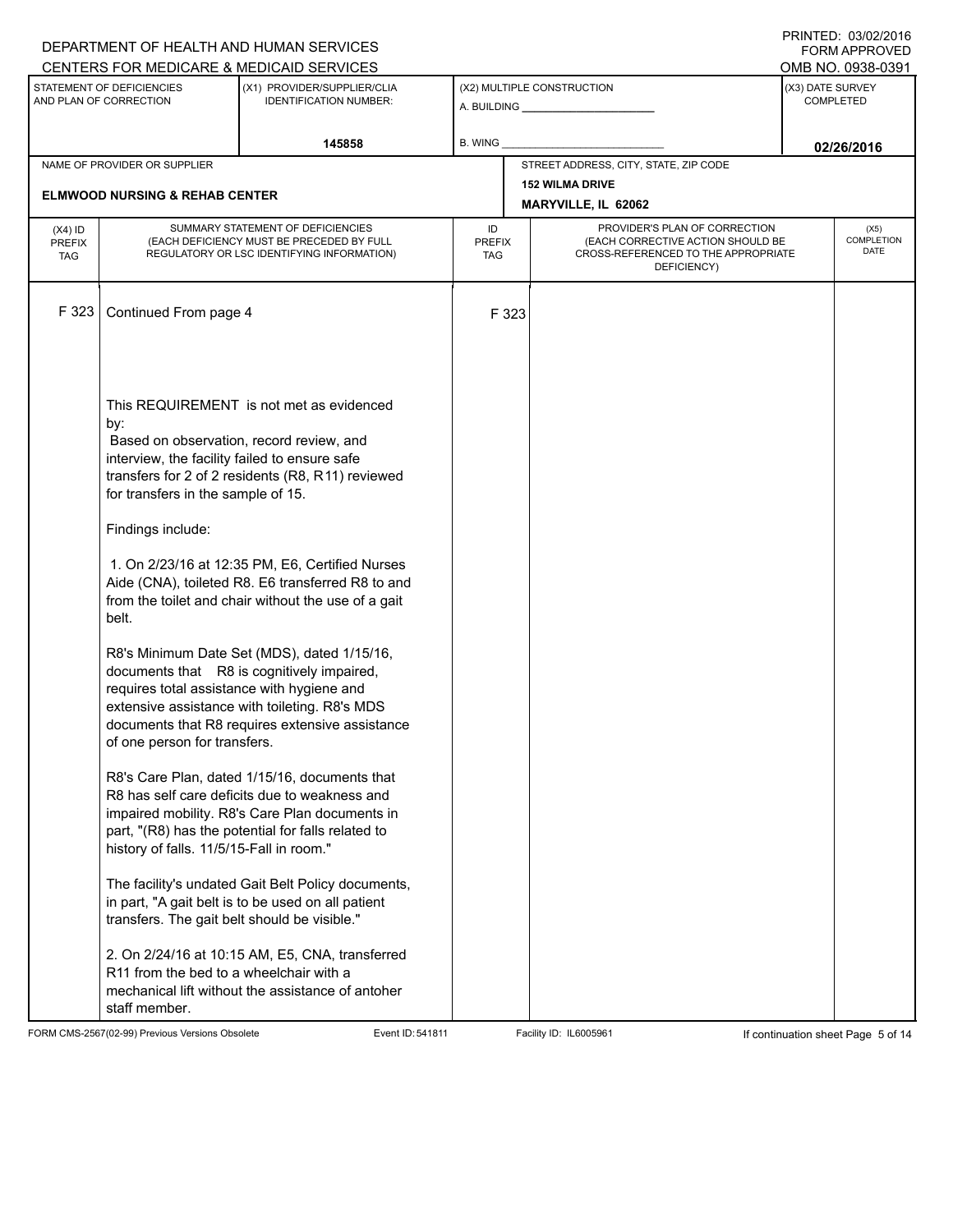|                                          |                                                                                                                                                                                                                                                                                                                                   | DEPARTMENT OF HEALTH AND HUMAN SERVICES                                                                                                                        |                            |       |                                                                                                                          |                  | I INITILLY. 00/04/4010<br><b>FORM APPROVED</b> |
|------------------------------------------|-----------------------------------------------------------------------------------------------------------------------------------------------------------------------------------------------------------------------------------------------------------------------------------------------------------------------------------|----------------------------------------------------------------------------------------------------------------------------------------------------------------|----------------------------|-------|--------------------------------------------------------------------------------------------------------------------------|------------------|------------------------------------------------|
|                                          | STATEMENT OF DEFICIENCIES                                                                                                                                                                                                                                                                                                         | CENTERS FOR MEDICARE & MEDICAID SERVICES<br>(X1) PROVIDER/SUPPLIER/CLIA                                                                                        |                            |       | (X2) MULTIPLE CONSTRUCTION                                                                                               | (X3) DATE SURVEY | OMB NO. 0938-0391                              |
|                                          | AND PLAN OF CORRECTION                                                                                                                                                                                                                                                                                                            | <b>IDENTIFICATION NUMBER:</b>                                                                                                                                  |                            |       |                                                                                                                          |                  | COMPLETED                                      |
|                                          |                                                                                                                                                                                                                                                                                                                                   | 145858                                                                                                                                                         | B. WING                    |       |                                                                                                                          |                  | 02/26/2016                                     |
|                                          | NAME OF PROVIDER OR SUPPLIER                                                                                                                                                                                                                                                                                                      |                                                                                                                                                                |                            |       | STREET ADDRESS, CITY, STATE, ZIP CODE                                                                                    |                  |                                                |
|                                          | <b>ELMWOOD NURSING &amp; REHAB CENTER</b>                                                                                                                                                                                                                                                                                         |                                                                                                                                                                |                            |       | <b>152 WILMA DRIVE</b>                                                                                                   |                  |                                                |
|                                          |                                                                                                                                                                                                                                                                                                                                   |                                                                                                                                                                |                            |       | MARYVILLE, IL 62062                                                                                                      |                  |                                                |
| $(X4)$ ID<br><b>PREFIX</b><br><b>TAG</b> |                                                                                                                                                                                                                                                                                                                                   | SUMMARY STATEMENT OF DEFICIENCIES<br>(EACH DEFICIENCY MUST BE PRECEDED BY FULL<br>REGULATORY OR LSC IDENTIFYING INFORMATION)                                   | ID<br><b>PREFIX</b><br>TAG |       | PROVIDER'S PLAN OF CORRECTION<br>(EACH CORRECTIVE ACTION SHOULD BE<br>CROSS-REFERENCED TO THE APPROPRIATE<br>DEFICIENCY) |                  | (X5)<br>COMPLETION<br>DATE                     |
| F 323                                    | Continued From page 5                                                                                                                                                                                                                                                                                                             |                                                                                                                                                                |                            | F 323 |                                                                                                                          |                  |                                                |
|                                          | R11's Minimum Date Set (MDS), dated 11/30/15,<br>documents that R11 requires extensive<br>assistance of 2 staff members with transfers.<br>R11's Care Plan, dated 1/15/16, documents, in<br>part, "(R11) has the potential for falls related to<br>fall risk. (R11) has the potential for injury related<br>to seizure disorder." |                                                                                                                                                                |                            |       |                                                                                                                          |                  |                                                |
|                                          |                                                                                                                                                                                                                                                                                                                                   |                                                                                                                                                                |                            |       |                                                                                                                          |                  |                                                |
|                                          |                                                                                                                                                                                                                                                                                                                                   | R11's Nurses Notes, dated 1/30/16, document<br>that R11 had a fall resulting in a forehead injury.                                                             |                            |       |                                                                                                                          |                  |                                                |
|                                          | The facility's undated (Mechanical) Lift policy<br>documents, in part, "2 staff members are to be<br>present while transferring the patient with a<br>(mechanical) lift."                                                                                                                                                         |                                                                                                                                                                |                            |       |                                                                                                                          |                  |                                                |
|                                          | resident transfers."                                                                                                                                                                                                                                                                                                              | On 2/26/16 at 9:00 AM, E2, Director of Nursing,<br>stated, "mechanical lifts are to be done with two<br>staff members. Gait belts are to be used for           |                            |       |                                                                                                                          |                  |                                                |
| F354<br>$SS = C$                         | <b>FULL-TIME DON</b>                                                                                                                                                                                                                                                                                                              | 483.30(b) WAIVER-RN 8 HRS 7 DAYS/WK,                                                                                                                           |                            | F 354 |                                                                                                                          |                  |                                                |
|                                          | a day, 7 days a week.                                                                                                                                                                                                                                                                                                             | Except when waived under paragraph (c) or (d) of<br>this section, the facility must use the services of a<br>registered nurse for at least 8 consecutive hours |                            |       |                                                                                                                          |                  |                                                |
|                                          | this section, the facility must designate a<br>nursing on a full time basis.                                                                                                                                                                                                                                                      | Except when waived under paragraph (c) or (d) of<br>registered nurse to serve as the director of                                                               |                            |       |                                                                                                                          |                  |                                                |
|                                          | occupancy of 60 or fewer residents.                                                                                                                                                                                                                                                                                               | The director of nursing may serve as a charge<br>nurse only when the facility has an average daily                                                             |                            |       |                                                                                                                          |                  |                                                |

FORM CMS-2567(02-99) Previous Versions Obsolete Event ID: 541811 Event ID: 541811 Facility ID: IL6005961 If continuation sheet Page 6 of 14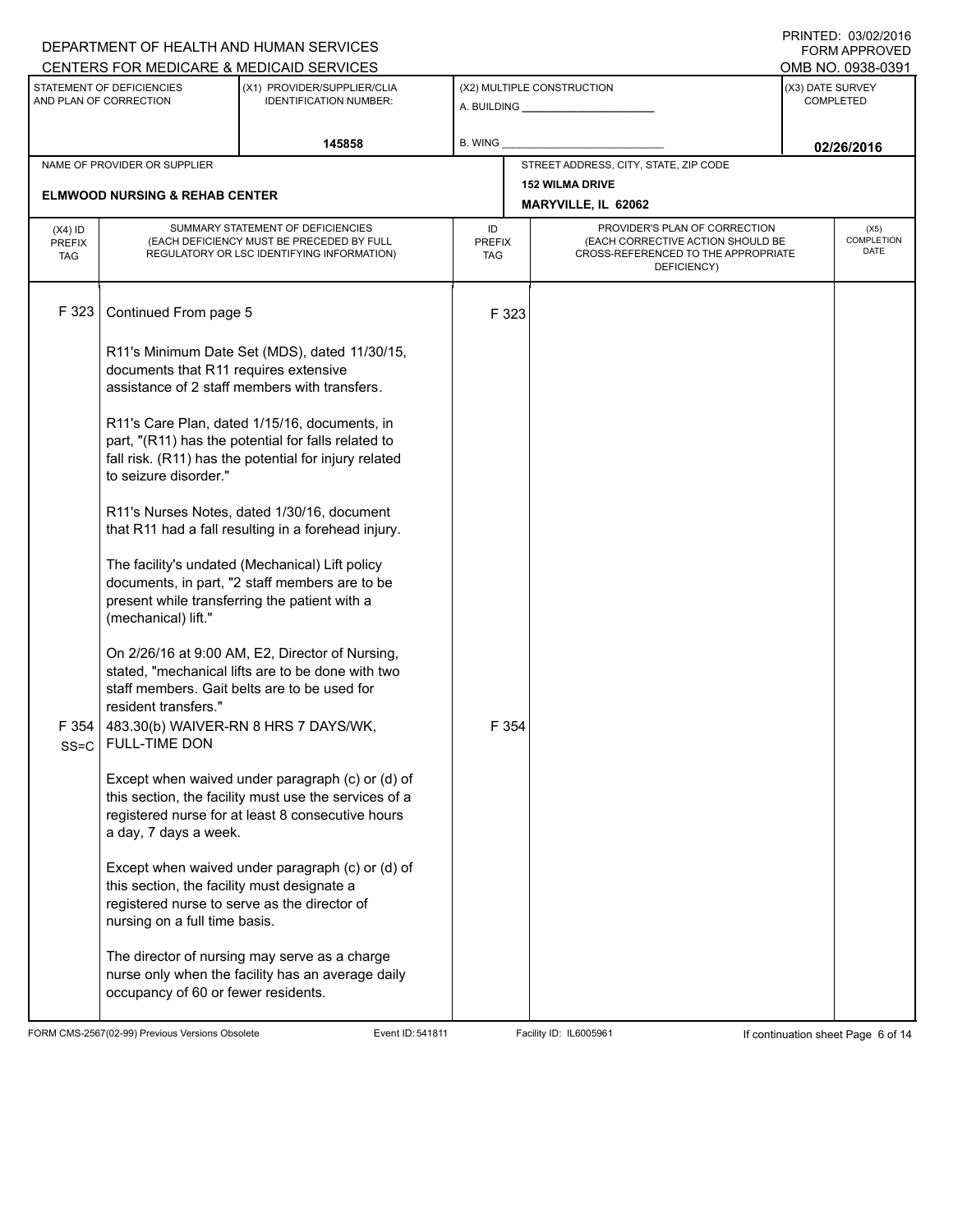|                                          |                                                                                                                                                                                                                                                                                                                                                                                                                                                                                                                                                | DEPARTMENT OF HEALTH AND HUMAN SERVICES                                                                                                                                                                                                                                                                                                                                                                                                                                                                                                                                                                                 |                            |                                                                                                                          |                                      | I INITILLY. 00/04/2010<br><b>FORM APPROVED</b> |  |
|------------------------------------------|------------------------------------------------------------------------------------------------------------------------------------------------------------------------------------------------------------------------------------------------------------------------------------------------------------------------------------------------------------------------------------------------------------------------------------------------------------------------------------------------------------------------------------------------|-------------------------------------------------------------------------------------------------------------------------------------------------------------------------------------------------------------------------------------------------------------------------------------------------------------------------------------------------------------------------------------------------------------------------------------------------------------------------------------------------------------------------------------------------------------------------------------------------------------------------|----------------------------|--------------------------------------------------------------------------------------------------------------------------|--------------------------------------|------------------------------------------------|--|
|                                          |                                                                                                                                                                                                                                                                                                                                                                                                                                                                                                                                                | CENTERS FOR MEDICARE & MEDICAID SERVICES                                                                                                                                                                                                                                                                                                                                                                                                                                                                                                                                                                                |                            |                                                                                                                          |                                      | OMB NO. 0938-0391                              |  |
|                                          | STATEMENT OF DEFICIENCIES<br>AND PLAN OF CORRECTION                                                                                                                                                                                                                                                                                                                                                                                                                                                                                            | (X1) PROVIDER/SUPPLIER/CLIA<br><b>IDENTIFICATION NUMBER:</b>                                                                                                                                                                                                                                                                                                                                                                                                                                                                                                                                                            |                            | (X2) MULTIPLE CONSTRUCTION                                                                                               | (X3) DATE SURVEY<br><b>COMPLETED</b> |                                                |  |
|                                          |                                                                                                                                                                                                                                                                                                                                                                                                                                                                                                                                                | 145858                                                                                                                                                                                                                                                                                                                                                                                                                                                                                                                                                                                                                  | B. WING                    |                                                                                                                          |                                      | 02/26/2016                                     |  |
|                                          | NAME OF PROVIDER OR SUPPLIER                                                                                                                                                                                                                                                                                                                                                                                                                                                                                                                   |                                                                                                                                                                                                                                                                                                                                                                                                                                                                                                                                                                                                                         |                            | STREET ADDRESS, CITY, STATE, ZIP CODE                                                                                    |                                      |                                                |  |
|                                          | <b>ELMWOOD NURSING &amp; REHAB CENTER</b>                                                                                                                                                                                                                                                                                                                                                                                                                                                                                                      |                                                                                                                                                                                                                                                                                                                                                                                                                                                                                                                                                                                                                         |                            | <b>152 WILMA DRIVE</b><br>MARYVILLE, IL 62062                                                                            |                                      |                                                |  |
| $(X4)$ ID<br><b>PREFIX</b><br><b>TAG</b> |                                                                                                                                                                                                                                                                                                                                                                                                                                                                                                                                                | SUMMARY STATEMENT OF DEFICIENCIES<br>(EACH DEFICIENCY MUST BE PRECEDED BY FULL<br>REGULATORY OR LSC IDENTIFYING INFORMATION)                                                                                                                                                                                                                                                                                                                                                                                                                                                                                            | ID<br><b>PREFIX</b><br>TAG | PROVIDER'S PLAN OF CORRECTION<br>(EACH CORRECTIVE ACTION SHOULD BE<br>CROSS-REFERENCED TO THE APPROPRIATE<br>DEFICIENCY) |                                      | (X5)<br><b>COMPLETION</b><br>DATE              |  |
| F 354                                    | Continued From page 6                                                                                                                                                                                                                                                                                                                                                                                                                                                                                                                          |                                                                                                                                                                                                                                                                                                                                                                                                                                                                                                                                                                                                                         | F 354                      |                                                                                                                          |                                      |                                                |  |
|                                          | by:<br>consecutive hours per day. This has the<br>Findings include:<br>dated December 2015, January 2016 and<br>dates: 12-3-2015, 12-7-2015, 12-17-2015,<br>1-28-2016, 2-11-2016 and 2-25-2016.<br>2:00 -PM, that she was also working as the<br>not 60 or below.<br>The Resident Census and Conditions of<br>Resident, CMS 672, dated 2-23-2016,<br>living in the facility.<br>F 371 483.35(i) FOOD PROCURE,<br>SS=F   STORE/PREPARE/SERVE - SANITARY<br>The facility must -<br>(1) Procure food from sources approved or<br>authorities; and | This REQUIREMENT is not met as evidenced<br>Base on record review and interview, the facility<br>failed to provide a Registered Nurse (RN) 8<br>potential to effect all 71 residents in the facility.<br>The facility's monthly Nursing Staffing Schedules,<br>February 2016, document a RN was not provided<br>8 consecutive hours per day on the following<br>12-21-2015, 12-31-2015, 1-6-2016, 1-14-2016,<br>E2, Director of Nursing, stated, on 2-25-2016 at<br>Registered Nurse, even though the census was<br>documented that the facility has 71 residents<br>considered satisfactory by Federal, State or local | F 371                      |                                                                                                                          |                                      |                                                |  |
|                                          | under sanitary conditions                                                                                                                                                                                                                                                                                                                                                                                                                                                                                                                      | (2) Store, prepare, distribute and serve food                                                                                                                                                                                                                                                                                                                                                                                                                                                                                                                                                                           |                            |                                                                                                                          |                                      |                                                |  |

FORM CMS-2567(02-99) Previous Versions Obsolete Event ID: 541811 Event ID: 541811 Facility ID: IL6005961 If continuation sheet Page 7 of 14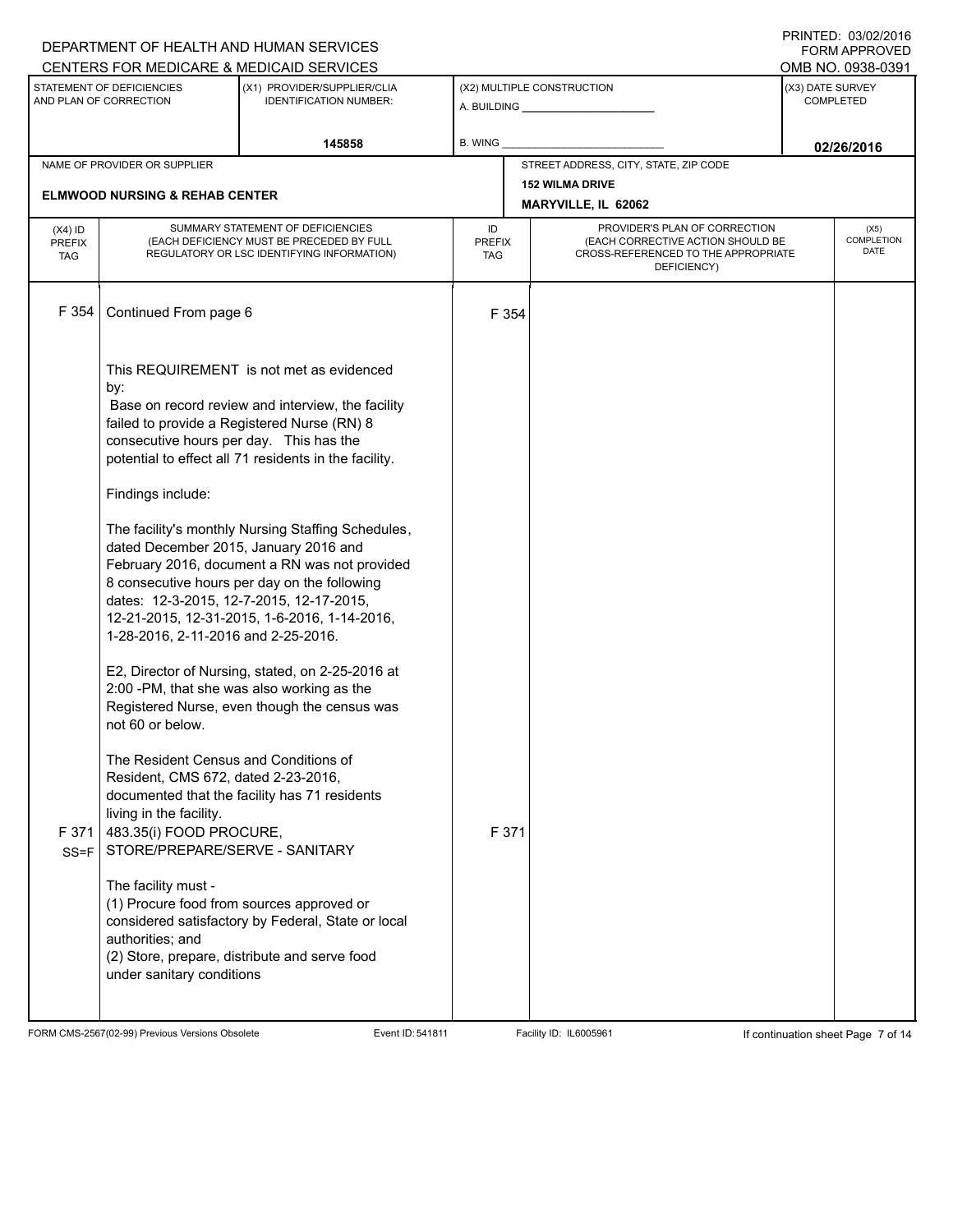|                                          |                                                                                                                                         | DEPARTMENT OF HEALTH AND HUMAN SERVICES                                                                                                                                                                                                                                                                                                                 |                            |                                                                                                                          | 1.11111111171.0000272010<br>FORM APPROVED |
|------------------------------------------|-----------------------------------------------------------------------------------------------------------------------------------------|---------------------------------------------------------------------------------------------------------------------------------------------------------------------------------------------------------------------------------------------------------------------------------------------------------------------------------------------------------|----------------------------|--------------------------------------------------------------------------------------------------------------------------|-------------------------------------------|
|                                          |                                                                                                                                         | CENTERS FOR MEDICARE & MEDICAID SERVICES                                                                                                                                                                                                                                                                                                                |                            |                                                                                                                          | OMB NO. 0938-0391                         |
|                                          | STATEMENT OF DEFICIENCIES<br>AND PLAN OF CORRECTION                                                                                     | (X1) PROVIDER/SUPPLIER/CLIA<br><b>IDENTIFICATION NUMBER:</b>                                                                                                                                                                                                                                                                                            |                            | (X2) MULTIPLE CONSTRUCTION                                                                                               | (X3) DATE SURVEY<br><b>COMPLETED</b>      |
|                                          |                                                                                                                                         | 145858                                                                                                                                                                                                                                                                                                                                                  | B. WING                    |                                                                                                                          | 02/26/2016                                |
|                                          | NAME OF PROVIDER OR SUPPLIER                                                                                                            |                                                                                                                                                                                                                                                                                                                                                         |                            | STREET ADDRESS, CITY, STATE, ZIP CODE                                                                                    |                                           |
|                                          | <b>ELMWOOD NURSING &amp; REHAB CENTER</b>                                                                                               |                                                                                                                                                                                                                                                                                                                                                         |                            | <b>152 WILMA DRIVE</b><br>MARYVILLE, IL 62062                                                                            |                                           |
| $(X4)$ ID<br><b>PREFIX</b><br><b>TAG</b> |                                                                                                                                         | SUMMARY STATEMENT OF DEFICIENCIES<br>(EACH DEFICIENCY MUST BE PRECEDED BY FULL<br>REGULATORY OR LSC IDENTIFYING INFORMATION)                                                                                                                                                                                                                            | ID<br><b>PREFIX</b><br>TAG | PROVIDER'S PLAN OF CORRECTION<br>(EACH CORRECTIVE ACTION SHOULD BE<br>CROSS-REFERENCED TO THE APPROPRIATE<br>DEFICIENCY) | (X5)<br>COMPLETION<br>DATE                |
| F 371                                    | Continued From page 7                                                                                                                   |                                                                                                                                                                                                                                                                                                                                                         | F 371                      |                                                                                                                          |                                           |
|                                          | by:<br>residents at the facility.                                                                                                       | This REQUIREMENT is not met as evidenced<br>Based on observation, record review, and<br>interview, the facility failed to ensure the dietary<br>department labeled and dated food items and<br>maintained accurate and complete dishwasher<br>temperature logs to prevent the potential for food<br>borne illness. This has the potential to effect all |                            |                                                                                                                          |                                           |
|                                          | Findings include:<br>1. On 2/23/16 at 10:00 AM-10:25 AM, the<br>following was observed in the dietary<br>department's dry storage room: |                                                                                                                                                                                                                                                                                                                                                         |                            |                                                                                                                          |                                           |
|                                          | date of when opened.                                                                                                                    | One opened container of peanut butter with no                                                                                                                                                                                                                                                                                                           |                            |                                                                                                                          |                                           |
|                                          | of when opened.                                                                                                                         | One opened container of lemon juice with no date                                                                                                                                                                                                                                                                                                        |                            |                                                                                                                          |                                           |
|                                          | no date of when opened or expires.                                                                                                      | One opened container of seasoning sauce with                                                                                                                                                                                                                                                                                                            |                            |                                                                                                                          |                                           |
|                                          | with no date of when opened.                                                                                                            | One opened container of Worcestershire sauce                                                                                                                                                                                                                                                                                                            |                            |                                                                                                                          |                                           |
|                                          |                                                                                                                                         | One opened container of facility mixture of sugar<br>and cinnamon with no date of when prepared.                                                                                                                                                                                                                                                        |                            |                                                                                                                          |                                           |
|                                          | Manager) with no identification label on it.                                                                                            | One bin of oatmeal (identified by E7 Dietary                                                                                                                                                                                                                                                                                                            |                            |                                                                                                                          |                                           |
|                                          |                                                                                                                                         | 2. On 2/23/16 at 10:00 AM-10:25 AM, the dietary                                                                                                                                                                                                                                                                                                         |                            |                                                                                                                          |                                           |

FORM CMS-2567(02-99) Previous Versions Obsolete Event ID: 541811 Facility ID: IL6005961 If continuation sheet Page 8 of 14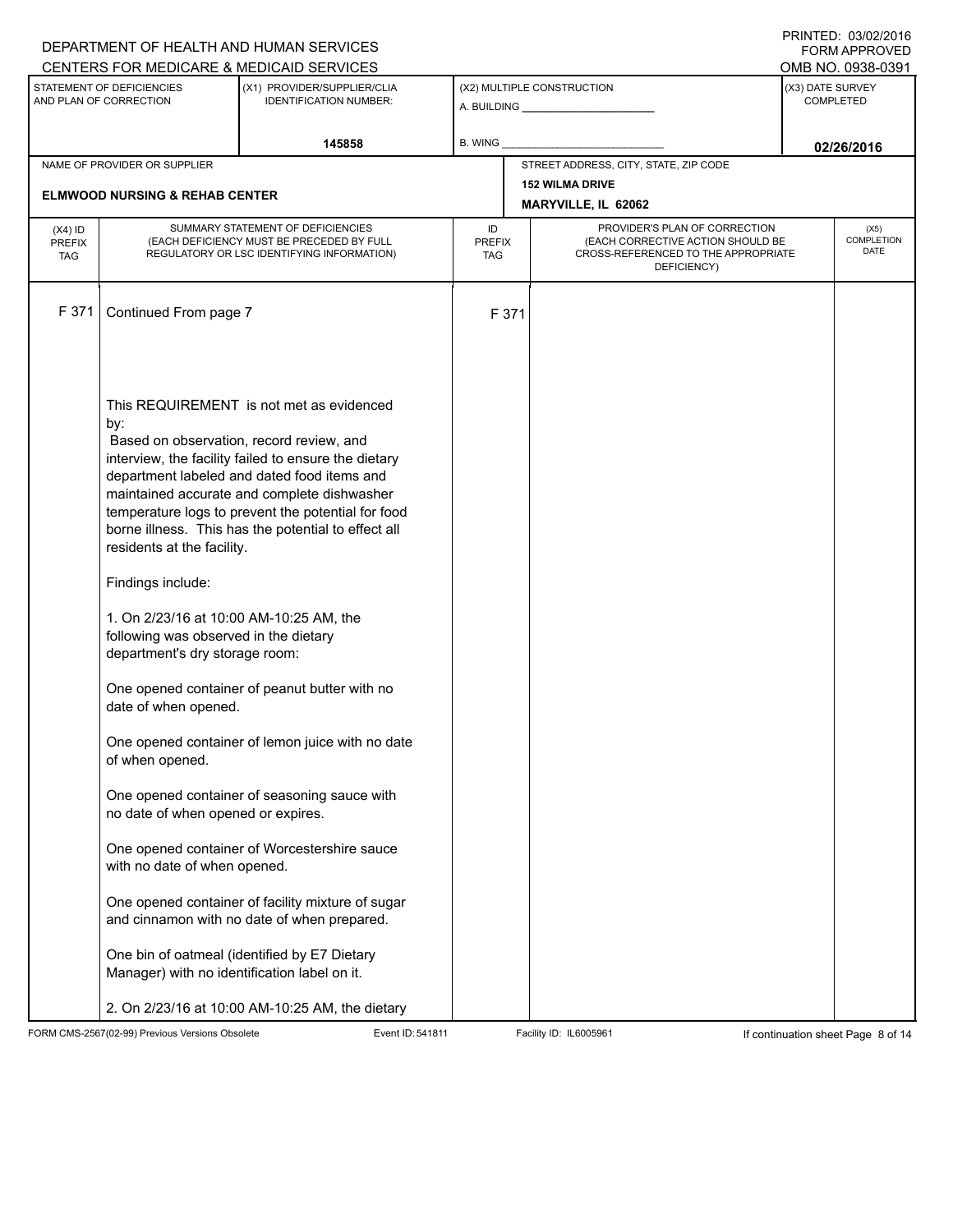|                                          |                                                                                                                                                                                                                           | DEPARTMENT OF HEALTH AND HUMAN SERVICES                                                                                                                                                                                                                              |                            |                                                                                                                          |  | I INITILLY. 00/04/2010<br><b>FORM APPROVED</b> |
|------------------------------------------|---------------------------------------------------------------------------------------------------------------------------------------------------------------------------------------------------------------------------|----------------------------------------------------------------------------------------------------------------------------------------------------------------------------------------------------------------------------------------------------------------------|----------------------------|--------------------------------------------------------------------------------------------------------------------------|--|------------------------------------------------|
|                                          |                                                                                                                                                                                                                           | CENTERS FOR MEDICARE & MEDICAID SERVICES                                                                                                                                                                                                                             |                            |                                                                                                                          |  | OMB NO. 0938-0391                              |
|                                          | STATEMENT OF DEFICIENCIES<br>AND PLAN OF CORRECTION                                                                                                                                                                       | (X1) PROVIDER/SUPPLIER/CLIA<br><b>IDENTIFICATION NUMBER:</b>                                                                                                                                                                                                         |                            | (X2) MULTIPLE CONSTRUCTION<br>A. BUILDING A. BUILDING                                                                    |  | (X3) DATE SURVEY<br><b>COMPLETED</b>           |
|                                          |                                                                                                                                                                                                                           | 145858                                                                                                                                                                                                                                                               | B. WING                    |                                                                                                                          |  | 02/26/2016                                     |
|                                          | NAME OF PROVIDER OR SUPPLIER                                                                                                                                                                                              |                                                                                                                                                                                                                                                                      |                            | STREET ADDRESS, CITY, STATE, ZIP CODE                                                                                    |  |                                                |
|                                          | <b>ELMWOOD NURSING &amp; REHAB CENTER</b>                                                                                                                                                                                 |                                                                                                                                                                                                                                                                      |                            | <b>152 WILMA DRIVE</b>                                                                                                   |  |                                                |
|                                          |                                                                                                                                                                                                                           |                                                                                                                                                                                                                                                                      |                            | MARYVILLE, IL 62062                                                                                                      |  |                                                |
| $(X4)$ ID<br><b>PREFIX</b><br><b>TAG</b> |                                                                                                                                                                                                                           | SUMMARY STATEMENT OF DEFICIENCIES<br>(EACH DEFICIENCY MUST BE PRECEDED BY FULL<br>REGULATORY OR LSC IDENTIFYING INFORMATION)                                                                                                                                         | ID<br><b>PREFIX</b><br>TAG | PROVIDER'S PLAN OF CORRECTION<br>(EACH CORRECTIVE ACTION SHOULD BE<br>CROSS-REFERENCED TO THE APPROPRIATE<br>DEFICIENCY) |  |                                                |
| F 371                                    | Continued From page 8<br>chicken breast.                                                                                                                                                                                  | department's freezer contained items with no<br>opened date or identification of contents. E7<br>identified the contents as chicken sticks and                                                                                                                       | F 371                      |                                                                                                                          |  |                                                |
|                                          | and dated."                                                                                                                                                                                                               | On 2/23/16 at 10:30 AM, E7 stated, "The (fore<br>mentioned) opened food items should be labeled                                                                                                                                                                      |                            |                                                                                                                          |  |                                                |
|                                          | dated."                                                                                                                                                                                                                   | The facility policy titled Food and Dating (No<br>date), documented in part,"Food items being<br>utilized and opened upon receiving should be                                                                                                                        |                            |                                                                                                                          |  |                                                |
| $SS = D$                                 | 3. The Resident Census and Conditions of<br>Residents, CMS 672, dated 2/23/16,<br>documented that the facility has 71 residents<br>living in the facility.<br>F 441   483.65 INFECTION CONTROL, PREVENT<br>SPREAD, LINENS |                                                                                                                                                                                                                                                                      | F441                       |                                                                                                                          |  |                                                |
|                                          | The facility must establish and maintain an<br>of disease and infection.                                                                                                                                                  | Infection Control Program designed to provide a<br>safe, sanitary and comfortable environment and<br>to help prevent the development and transmission                                                                                                                |                            |                                                                                                                          |  |                                                |
|                                          | (a) Infection Control Program<br>Program under which it -<br>in the facility;<br>actions related to infections.<br>(b) Preventing Spread of Infection                                                                     | The facility must establish an Infection Control<br>(1) Investigates, controls, and prevents infections<br>(2) Decides what procedures, such as isolation,<br>should be applied to an individual resident; and<br>(3) Maintains a record of incidents and corrective |                            |                                                                                                                          |  |                                                |

FORM CMS-2567(02-99) Previous Versions Obsolete Event ID: 541811 Event ID: 541811 Facility ID: IL6005961 If continuation sheet Page 9 of 14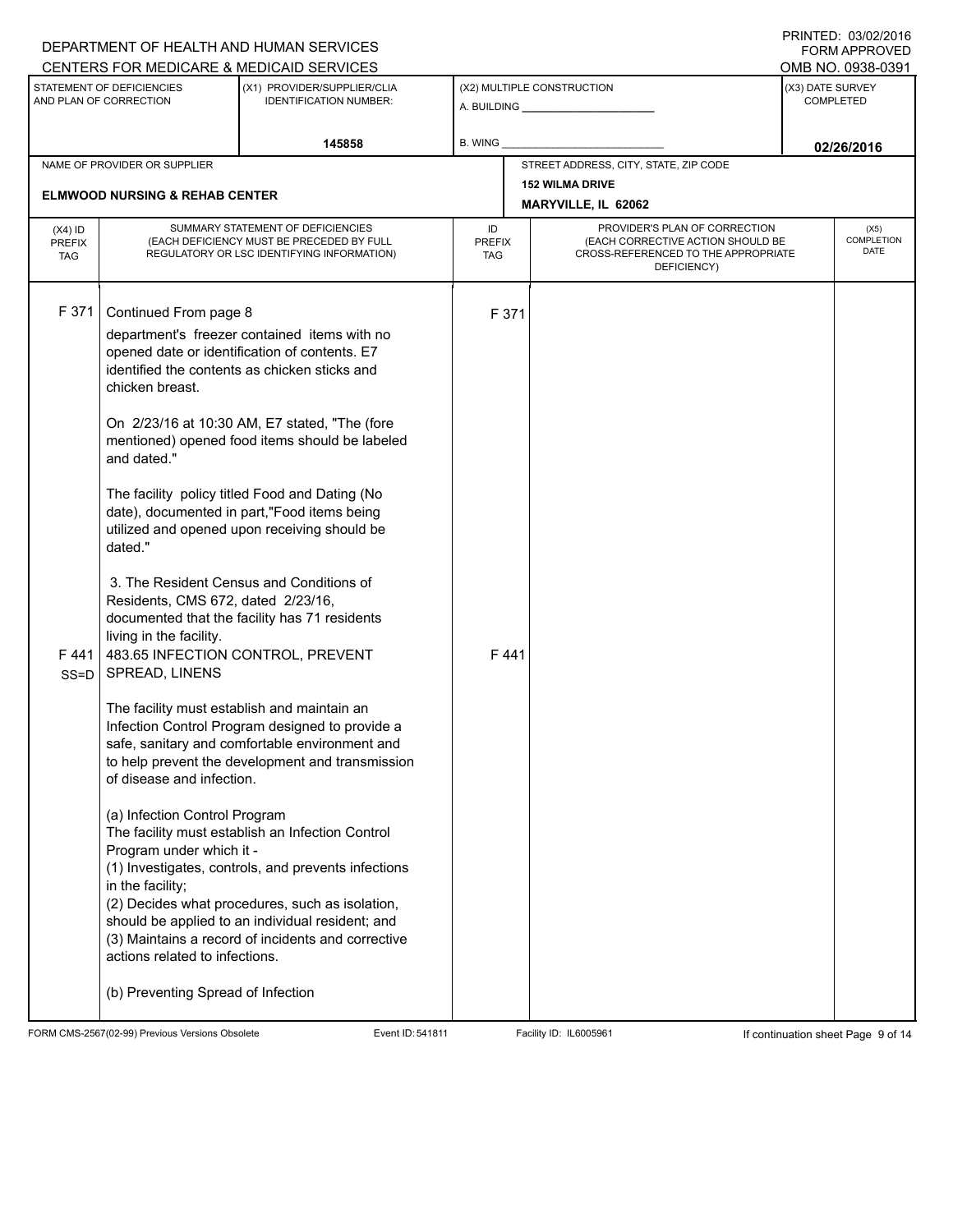|                                          |                                                                                                                                                                                                                                      | DEPARTMENT OF HEALTH AND HUMAN SERVICES                                                                                                                                                                                                                                                                                                                                                                                                                                    |                            |      |                                                                                                                          | $1 \times 1 \times 1 = 1$ . $0 \times 1 \times 1 = 10$<br><b>FORM APPROVED</b> |
|------------------------------------------|--------------------------------------------------------------------------------------------------------------------------------------------------------------------------------------------------------------------------------------|----------------------------------------------------------------------------------------------------------------------------------------------------------------------------------------------------------------------------------------------------------------------------------------------------------------------------------------------------------------------------------------------------------------------------------------------------------------------------|----------------------------|------|--------------------------------------------------------------------------------------------------------------------------|--------------------------------------------------------------------------------|
|                                          | STATEMENT OF DEFICIENCIES                                                                                                                                                                                                            | CENTERS FOR MEDICARE & MEDICAID SERVICES<br>(X1) PROVIDER/SUPPLIER/CLIA                                                                                                                                                                                                                                                                                                                                                                                                    |                            |      | (X2) MULTIPLE CONSTRUCTION                                                                                               | OMB NO. 0938-0391<br>(X3) DATE SURVEY                                          |
|                                          | AND PLAN OF CORRECTION                                                                                                                                                                                                               | <b>IDENTIFICATION NUMBER:</b>                                                                                                                                                                                                                                                                                                                                                                                                                                              |                            |      |                                                                                                                          | COMPLETED                                                                      |
|                                          |                                                                                                                                                                                                                                      | 145858                                                                                                                                                                                                                                                                                                                                                                                                                                                                     | B. WING                    |      |                                                                                                                          | 02/26/2016                                                                     |
|                                          | NAME OF PROVIDER OR SUPPLIER                                                                                                                                                                                                         |                                                                                                                                                                                                                                                                                                                                                                                                                                                                            |                            |      | STREET ADDRESS, CITY, STATE, ZIP CODE                                                                                    |                                                                                |
|                                          |                                                                                                                                                                                                                                      |                                                                                                                                                                                                                                                                                                                                                                                                                                                                            |                            |      | <b>152 WILMA DRIVE</b>                                                                                                   |                                                                                |
|                                          | <b>ELMWOOD NURSING &amp; REHAB CENTER</b>                                                                                                                                                                                            |                                                                                                                                                                                                                                                                                                                                                                                                                                                                            |                            |      | <b>MARYVILLE, IL 62062</b>                                                                                               |                                                                                |
| $(X4)$ ID<br><b>PREFIX</b><br><b>TAG</b> |                                                                                                                                                                                                                                      | SUMMARY STATEMENT OF DEFICIENCIES<br>(EACH DEFICIENCY MUST BE PRECEDED BY FULL<br>REGULATORY OR LSC IDENTIFYING INFORMATION)                                                                                                                                                                                                                                                                                                                                               | ID<br><b>PREFIX</b><br>TAG |      | PROVIDER'S PLAN OF CORRECTION<br>(EACH CORRECTIVE ACTION SHOULD BE<br>CROSS-REFERENCED TO THE APPROPRIATE<br>DEFICIENCY) | (X5)<br>COMPLETION<br>DATE                                                     |
| F441                                     | Continued From page 9<br>(1) When the Infection Control Program<br>isolate the resident.<br>direct contact will transmit the disease.<br>hand washing is indicated by accepted<br>professional practice.<br>(c) Linens<br>infection. | determines that a resident needs isolation to<br>prevent the spread of infection, the facility must<br>(2) The facility must prohibit employees with a<br>communicable disease or infected skin lesions<br>from direct contact with residents or their food, if<br>(3) The facility must require staff to wash their<br>hands after each direct resident contact for which<br>Personnel must handle, store, process and<br>transport linens so as to prevent the spread of |                            | F441 |                                                                                                                          |                                                                                |
|                                          | by:<br>Based on observation, record review and<br>hygiene after toileting resident for 1 of 15<br>sample of fifteen.<br>Findings include:<br>pants and shirt.<br>documents that R8 is cognitively impaired,                          | This REQUIREMENT is not met as evidenced<br>interview, the facility failed to perform hand<br>residents (R8) reviewed for infection control in the<br>On 2/23/16 at 12:35 PM, E6, Certified Nurses<br>Aide (CNA), toileted R8. R8 was incontinent of<br>bowels and R8's disposable brief was saturated<br>with urine. With an ungloved hand, E6 wiped R8's<br>buttocks with toilet paper, then touched R8's<br>R8's Minimum Date Set (MDS), dated 1/15/16,                 |                            |      |                                                                                                                          |                                                                                |

FORM CMS-2567(02-99) Previous Versions Obsolete Event ID: 541811 Event ID: 541811 Facility ID: IL6005961 If continuation sheet Page 10 of 14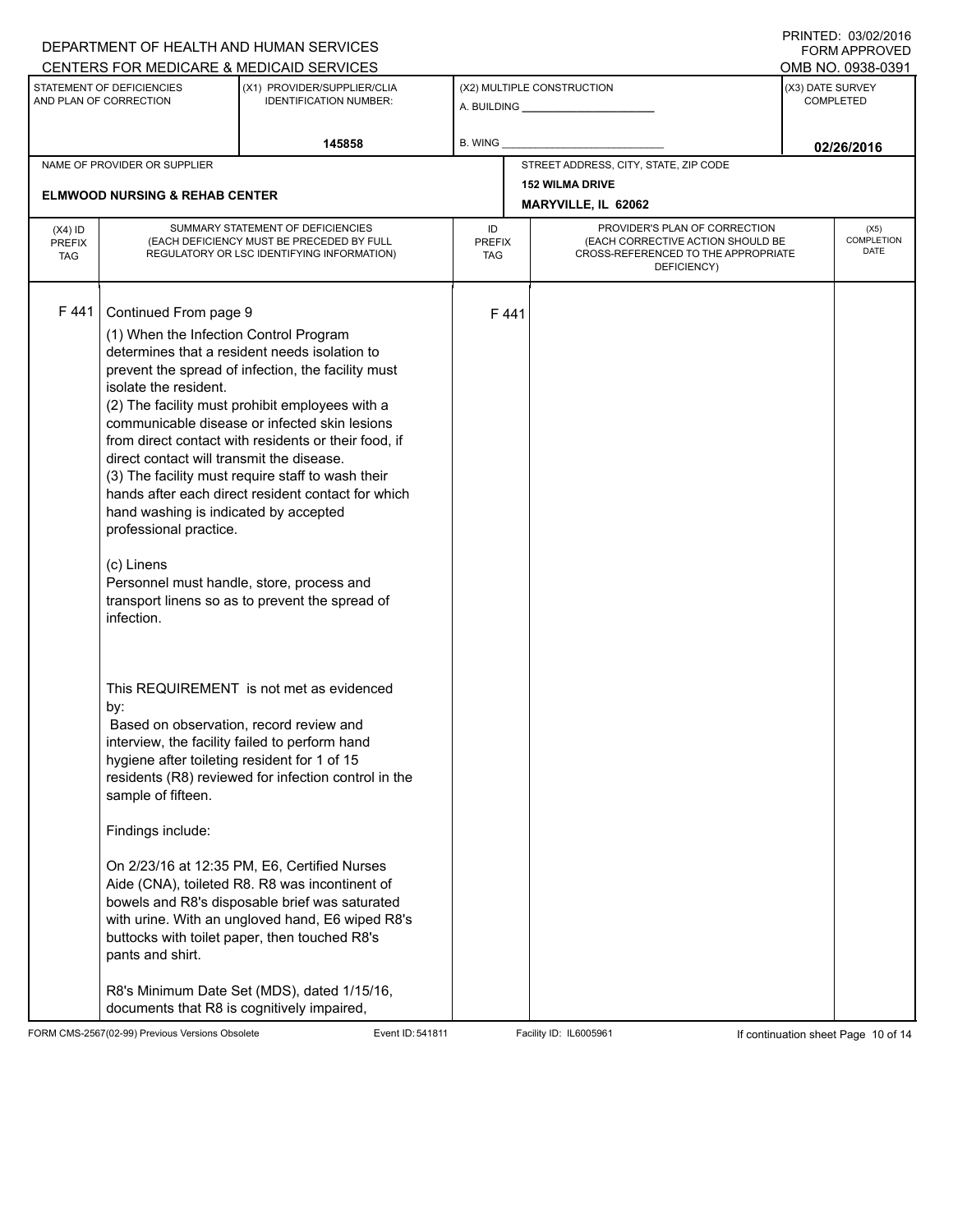|                                          |                                                                                                                                                                                                                                                                                                                                                               | DEPARTMENT OF HEALTH AND HUMAN SERVICES                                                                                                                                                                                                                                                                                                                                                                                                                                                                                                                                                                                                                                                                                                                                                                                                                     |                            |                                                                                                                          |                  | I INITILLY. 00/04/2010<br><b>FORM APPROVED</b> |
|------------------------------------------|---------------------------------------------------------------------------------------------------------------------------------------------------------------------------------------------------------------------------------------------------------------------------------------------------------------------------------------------------------------|-------------------------------------------------------------------------------------------------------------------------------------------------------------------------------------------------------------------------------------------------------------------------------------------------------------------------------------------------------------------------------------------------------------------------------------------------------------------------------------------------------------------------------------------------------------------------------------------------------------------------------------------------------------------------------------------------------------------------------------------------------------------------------------------------------------------------------------------------------------|----------------------------|--------------------------------------------------------------------------------------------------------------------------|------------------|------------------------------------------------|
|                                          | STATEMENT OF DEFICIENCIES                                                                                                                                                                                                                                                                                                                                     | CENTERS FOR MEDICARE & MEDICAID SERVICES                                                                                                                                                                                                                                                                                                                                                                                                                                                                                                                                                                                                                                                                                                                                                                                                                    |                            |                                                                                                                          | (X3) DATE SURVEY | OMB NO. 0938-0391                              |
|                                          | AND PLAN OF CORRECTION                                                                                                                                                                                                                                                                                                                                        | (X1) PROVIDER/SUPPLIER/CLIA<br><b>IDENTIFICATION NUMBER:</b>                                                                                                                                                                                                                                                                                                                                                                                                                                                                                                                                                                                                                                                                                                                                                                                                |                            | (X2) MULTIPLE CONSTRUCTION                                                                                               |                  | <b>COMPLETED</b>                               |
|                                          |                                                                                                                                                                                                                                                                                                                                                               | 145858                                                                                                                                                                                                                                                                                                                                                                                                                                                                                                                                                                                                                                                                                                                                                                                                                                                      | B. WING                    |                                                                                                                          |                  | 02/26/2016                                     |
|                                          | NAME OF PROVIDER OR SUPPLIER                                                                                                                                                                                                                                                                                                                                  |                                                                                                                                                                                                                                                                                                                                                                                                                                                                                                                                                                                                                                                                                                                                                                                                                                                             |                            | STREET ADDRESS, CITY, STATE, ZIP CODE                                                                                    |                  |                                                |
|                                          | <b>ELMWOOD NURSING &amp; REHAB CENTER</b>                                                                                                                                                                                                                                                                                                                     |                                                                                                                                                                                                                                                                                                                                                                                                                                                                                                                                                                                                                                                                                                                                                                                                                                                             |                            | <b>152 WILMA DRIVE</b>                                                                                                   |                  |                                                |
|                                          |                                                                                                                                                                                                                                                                                                                                                               |                                                                                                                                                                                                                                                                                                                                                                                                                                                                                                                                                                                                                                                                                                                                                                                                                                                             |                            | MARYVILLE, IL 62062                                                                                                      |                  |                                                |
| $(X4)$ ID<br><b>PREFIX</b><br><b>TAG</b> |                                                                                                                                                                                                                                                                                                                                                               | SUMMARY STATEMENT OF DEFICIENCIES<br>(EACH DEFICIENCY MUST BE PRECEDED BY FULL<br>REGULATORY OR LSC IDENTIFYING INFORMATION)                                                                                                                                                                                                                                                                                                                                                                                                                                                                                                                                                                                                                                                                                                                                | ID<br><b>PREFIX</b><br>TAG | PROVIDER'S PLAN OF CORRECTION<br>(EACH CORRECTIVE ACTION SHOULD BE<br>CROSS-REFERENCED TO THE APPROPRIATE<br>DEFICIENCY) |                  | (X5)<br>COMPLETION<br>DATE                     |
| F441<br>F458<br>$SS = B$                 | Continued From page 10<br>requires total assistance with hygiene, and<br>bowels and bladder.<br>R8 has self care deficits. R8's Care Plan<br>and total assistance of one staff member."<br>blood, body fluids, or secretions."<br>stated, "Employees should follow policy on<br>infection control and hand hygiene."<br><b>LEAST 80 SO FT/RESIDENT</b><br>by: | extensive assistance with toileting. R8's MDS<br>documents that R8 is occasionally incontinent of<br>R8's Care Plan, dated 1/15/16, documents that<br>documents, in part, "Requires supervision/cues,<br>The facility policy titled Hand washing/Hand<br>Hygiene (Revised December 2016) documented<br>in part that, "Employees must wash their hands<br>before and after contact with residents. After<br>handling items potentially contaminated with<br>On 2/26/16 at 9:00 AM, E2 Director of Nursing<br>483.70(d)(1)(ii) BEDROOMS MEASURE AT<br>Bedrooms must measure at least 80 square feet<br>per resident in multiple resident bedrooms, and at<br>least 100 square feet in single resident rooms.<br>This REQUIREMENT is not met as evidenced<br>Based on observation and record review, the<br>facility failed to provide 80 square feet of floor | F441<br>F458               |                                                                                                                          |                  |                                                |
|                                          | sample.<br>Findings include:                                                                                                                                                                                                                                                                                                                                  | space per resident bed for 1 of 15 residents (R2)<br>and R17, R18, and R19 in the supplemental                                                                                                                                                                                                                                                                                                                                                                                                                                                                                                                                                                                                                                                                                                                                                              |                            |                                                                                                                          |                  |                                                |

FORM CMS-2567(02-99) Previous Versions Obsolete Event ID: 541811 Facility ID: IL6005961 If continuation sheet Page 11 of 14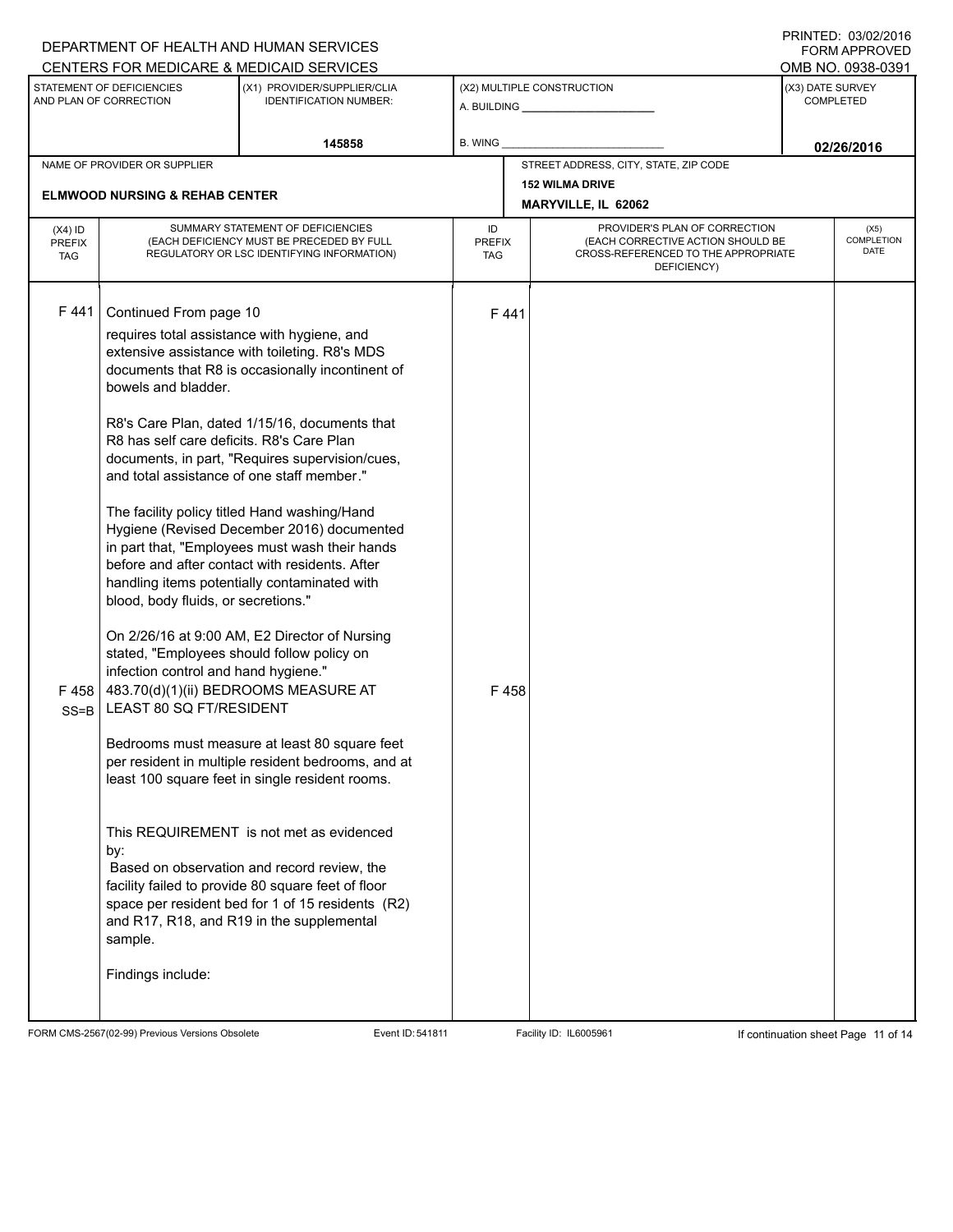|                                          |                                                                                                                                                                                                                                                                                                                                                                                                                                                                                                                                                                                   | DEPARTMENT OF HEALTH AND HUMAN SERVICES                                                                                                                                                                                                                                                                                                                                                                                                                                                                                                                                                          |                            |                            |                                                                                                                          |  | <b>FORM APPROVED</b>                 |
|------------------------------------------|-----------------------------------------------------------------------------------------------------------------------------------------------------------------------------------------------------------------------------------------------------------------------------------------------------------------------------------------------------------------------------------------------------------------------------------------------------------------------------------------------------------------------------------------------------------------------------------|--------------------------------------------------------------------------------------------------------------------------------------------------------------------------------------------------------------------------------------------------------------------------------------------------------------------------------------------------------------------------------------------------------------------------------------------------------------------------------------------------------------------------------------------------------------------------------------------------|----------------------------|----------------------------|--------------------------------------------------------------------------------------------------------------------------|--|--------------------------------------|
|                                          |                                                                                                                                                                                                                                                                                                                                                                                                                                                                                                                                                                                   | CENTERS FOR MEDICARE & MEDICAID SERVICES                                                                                                                                                                                                                                                                                                                                                                                                                                                                                                                                                         |                            |                            |                                                                                                                          |  | OMB NO. 0938-0391                    |
|                                          | STATEMENT OF DEFICIENCIES<br>AND PLAN OF CORRECTION                                                                                                                                                                                                                                                                                                                                                                                                                                                                                                                               | (X1) PROVIDER/SUPPLIER/CLIA<br><b>IDENTIFICATION NUMBER:</b>                                                                                                                                                                                                                                                                                                                                                                                                                                                                                                                                     |                            | (X2) MULTIPLE CONSTRUCTION |                                                                                                                          |  | (X3) DATE SURVEY<br><b>COMPLETED</b> |
|                                          |                                                                                                                                                                                                                                                                                                                                                                                                                                                                                                                                                                                   | 145858                                                                                                                                                                                                                                                                                                                                                                                                                                                                                                                                                                                           | B. WING                    |                            |                                                                                                                          |  | 02/26/2016                           |
|                                          | NAME OF PROVIDER OR SUPPLIER                                                                                                                                                                                                                                                                                                                                                                                                                                                                                                                                                      |                                                                                                                                                                                                                                                                                                                                                                                                                                                                                                                                                                                                  |                            |                            | STREET ADDRESS, CITY, STATE, ZIP CODE                                                                                    |  |                                      |
|                                          | <b>ELMWOOD NURSING &amp; REHAB CENTER</b>                                                                                                                                                                                                                                                                                                                                                                                                                                                                                                                                         |                                                                                                                                                                                                                                                                                                                                                                                                                                                                                                                                                                                                  |                            |                            | <b>152 WILMA DRIVE</b>                                                                                                   |  |                                      |
|                                          |                                                                                                                                                                                                                                                                                                                                                                                                                                                                                                                                                                                   |                                                                                                                                                                                                                                                                                                                                                                                                                                                                                                                                                                                                  |                            |                            | MARYVILLE, IL 62062                                                                                                      |  |                                      |
| $(X4)$ ID<br><b>PREFIX</b><br><b>TAG</b> |                                                                                                                                                                                                                                                                                                                                                                                                                                                                                                                                                                                   | SUMMARY STATEMENT OF DEFICIENCIES<br>(EACH DEFICIENCY MUST BE PRECEDED BY FULL<br>REGULATORY OR LSC IDENTIFYING INFORMATION)                                                                                                                                                                                                                                                                                                                                                                                                                                                                     | ID<br><b>PREFIX</b><br>TAG |                            | PROVIDER'S PLAN OF CORRECTION<br>(EACH CORRECTIVE ACTION SHOULD BE<br>CROSS-REFERENCED TO THE APPROPRIATE<br>DEFICIENCY) |  | (X5)<br><b>COMPLETION</b><br>DATE    |
| F458<br>F465<br>$SS = C$                 | Continued From page 11<br>that are each occupied by two residents.<br>According to historical data and room<br>following residents reside in the following<br>undersized rooms:<br>in the other.<br>on the 200 Hallway.<br>483.70(h)<br><b>E ENVIRON</b><br>The facility must provide a safe, functional,<br>sanitary, and comfortable environment for<br>residents, staff and the public.<br>by:<br>Based on observation, record review, and<br>interview, the facility failed to provide and<br>residents living in the facility.<br>Findings include:<br>environmental issues: | 1. The facility has four two bed resident rooms<br>measurements, these 4 resident rooms provide<br>only 71.1 square feet per resident bed. All of<br>these rooms are certified for Medicaid. The<br>Rooms 116 and 118 are on the 100 hall. One<br>room is being utilized for storage and R17 resides<br>R2, R18, and R19 reside in rooms 212 and 214<br>SAFE/FUNCTIONAL/SANITARY/COMFORTABL<br>This REQUIREMENT is not met as evidenced<br>maintain a safe and sanitary environment for<br>residents. This has the potential to affect all 71<br>1. On 2/25/16 at 9:00 AM-9:25 AM, the following | F458<br>F465               |                            |                                                                                                                          |  |                                      |
|                                          |                                                                                                                                                                                                                                                                                                                                                                                                                                                                                                                                                                                   | The interior side of the double metal exit doors in                                                                                                                                                                                                                                                                                                                                                                                                                                                                                                                                              |                            |                            |                                                                                                                          |  |                                      |

FORM CMS-2567(02-99) Previous Versions Obsolete Event ID: 541811 Event ID: 541811 Facility ID: IL6005961 If continuation sheet Page 12 of 14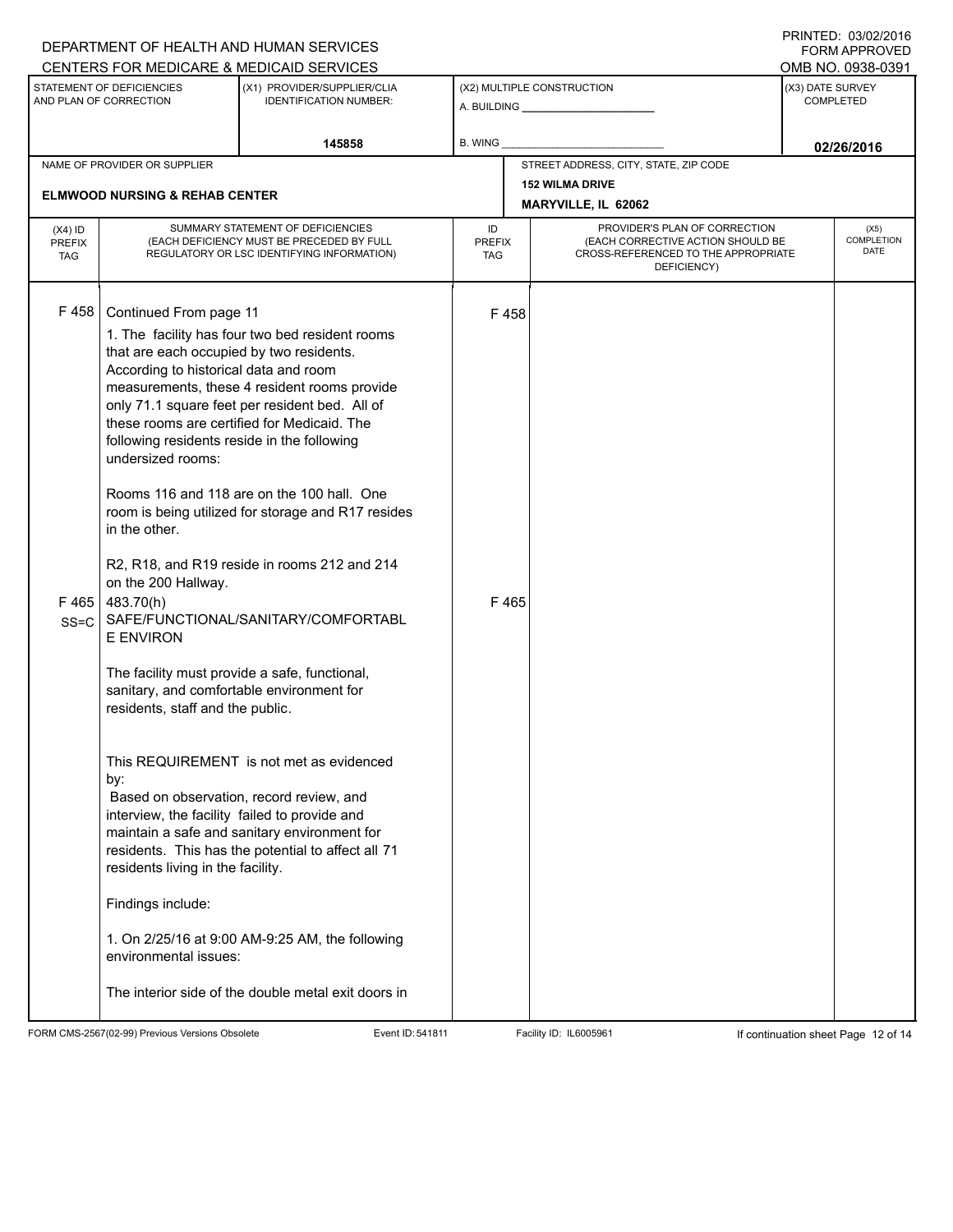|                                                     |                                                                                                                                                                                                                                                                                                                                                                                                                                                                                                                                                                                                                                                                                                                                                                                                                                                                                                                                                                                                                                                                                                                                                                                                                                                                                                                                                                                                                                                                                                                                                                                                                                  | DEPARTMENT OF HEALTH AND HUMAN SERVICES                      |                            |                                               |                                                                                                                          |                                      | $1 \times 1 \times 1 = 1$ . $0 \times 10 = 120$<br><b>FORM APPROVED</b> |  |
|-----------------------------------------------------|----------------------------------------------------------------------------------------------------------------------------------------------------------------------------------------------------------------------------------------------------------------------------------------------------------------------------------------------------------------------------------------------------------------------------------------------------------------------------------------------------------------------------------------------------------------------------------------------------------------------------------------------------------------------------------------------------------------------------------------------------------------------------------------------------------------------------------------------------------------------------------------------------------------------------------------------------------------------------------------------------------------------------------------------------------------------------------------------------------------------------------------------------------------------------------------------------------------------------------------------------------------------------------------------------------------------------------------------------------------------------------------------------------------------------------------------------------------------------------------------------------------------------------------------------------------------------------------------------------------------------------|--------------------------------------------------------------|----------------------------|-----------------------------------------------|--------------------------------------------------------------------------------------------------------------------------|--------------------------------------|-------------------------------------------------------------------------|--|
|                                                     |                                                                                                                                                                                                                                                                                                                                                                                                                                                                                                                                                                                                                                                                                                                                                                                                                                                                                                                                                                                                                                                                                                                                                                                                                                                                                                                                                                                                                                                                                                                                                                                                                                  | CENTERS FOR MEDICARE & MEDICAID SERVICES                     |                            |                                               |                                                                                                                          |                                      | OMB NO. 0938-0391                                                       |  |
| STATEMENT OF DEFICIENCIES<br>AND PLAN OF CORRECTION |                                                                                                                                                                                                                                                                                                                                                                                                                                                                                                                                                                                                                                                                                                                                                                                                                                                                                                                                                                                                                                                                                                                                                                                                                                                                                                                                                                                                                                                                                                                                                                                                                                  | (X1) PROVIDER/SUPPLIER/CLIA<br><b>IDENTIFICATION NUMBER:</b> | (X2) MULTIPLE CONSTRUCTION |                                               |                                                                                                                          | (X3) DATE SURVEY<br><b>COMPLETED</b> |                                                                         |  |
|                                                     |                                                                                                                                                                                                                                                                                                                                                                                                                                                                                                                                                                                                                                                                                                                                                                                                                                                                                                                                                                                                                                                                                                                                                                                                                                                                                                                                                                                                                                                                                                                                                                                                                                  | 145858                                                       | B. WING                    |                                               |                                                                                                                          | 02/26/2016                           |                                                                         |  |
|                                                     | NAME OF PROVIDER OR SUPPLIER                                                                                                                                                                                                                                                                                                                                                                                                                                                                                                                                                                                                                                                                                                                                                                                                                                                                                                                                                                                                                                                                                                                                                                                                                                                                                                                                                                                                                                                                                                                                                                                                     |                                                              |                            | STREET ADDRESS, CITY, STATE, ZIP CODE         |                                                                                                                          |                                      |                                                                         |  |
| <b>ELMWOOD NURSING &amp; REHAB CENTER</b>           |                                                                                                                                                                                                                                                                                                                                                                                                                                                                                                                                                                                                                                                                                                                                                                                                                                                                                                                                                                                                                                                                                                                                                                                                                                                                                                                                                                                                                                                                                                                                                                                                                                  |                                                              |                            | <b>152 WILMA DRIVE</b><br>MARYVILLE, IL 62062 |                                                                                                                          |                                      |                                                                         |  |
| $(X4)$ ID<br><b>PREFIX</b><br><b>TAG</b>            | SUMMARY STATEMENT OF DEFICIENCIES<br>(EACH DEFICIENCY MUST BE PRECEDED BY FULL<br>REGULATORY OR LSC IDENTIFYING INFORMATION)                                                                                                                                                                                                                                                                                                                                                                                                                                                                                                                                                                                                                                                                                                                                                                                                                                                                                                                                                                                                                                                                                                                                                                                                                                                                                                                                                                                                                                                                                                     |                                                              | ID<br><b>PREFIX</b><br>TAG |                                               | PROVIDER'S PLAN OF CORRECTION<br>(EACH CORRECTIVE ACTION SHOULD BE<br>CROSS-REFERENCED TO THE APPROPRIATE<br>DEFICIENCY) |                                      | (X5)<br><b>COMPLETION</b><br>DATE                                       |  |
| F465                                                | Continued From page 12<br>the dining room contained an approximately 1/4<br>inch of rust across the bottom of both exit doors.<br>The rusted metal fell off the doors in any area that<br>was touched with a finger. Outside air could be<br>felt coming through the rusted areas.<br>The wall baseboard area under the dining room<br>television contained approximately 2 feet of<br>bubbling and rippling under the wall paper along<br>the base of the wall. The areas moved and<br>altered form upon touch.<br>In the laundry room's clean clothes area the wall<br>above both of the clean clothes racks (containing<br>numerous items of clean clothes), contained dry<br>black fluffy substances embedded into a brown<br>sticky substance<br>In the therapy department, the therapy table mat<br>contained tears/cracks on both outer corners and<br>cracks measuring approximately 18 inches along<br>the outer side.<br>On 2/25/16 at 9:45 AM, E9, Physical Therapist<br>stated, The therapy bed mat has had cracks in it<br>for awhile. We do use it for resident therapy"<br>On 2/25/16 at 9:30 AM, E8, Maintenance<br>Supervisor, "The dining room exit doors have<br>been rusted for awhile and we are hoping to get<br>new doors soon. I never noticed the bubbling<br>under the dining room television. It was probably<br>due to a leak we had in the laundry room, which<br>is on the other side of the wall. I never noticed the<br>sticky stains on the laundry room wall. We will get<br>that cleaned up today."<br>2. The Resident Census and Condition of<br>Residents, CMS 672, dated 2/23/16 documents |                                                              |                            | F465                                          |                                                                                                                          |                                      |                                                                         |  |

FORM CMS-2567(02-99) Previous Versions Obsolete Event ID: 541811 Facility ID: IL6005961 If continuation sheet Page 13 of 14